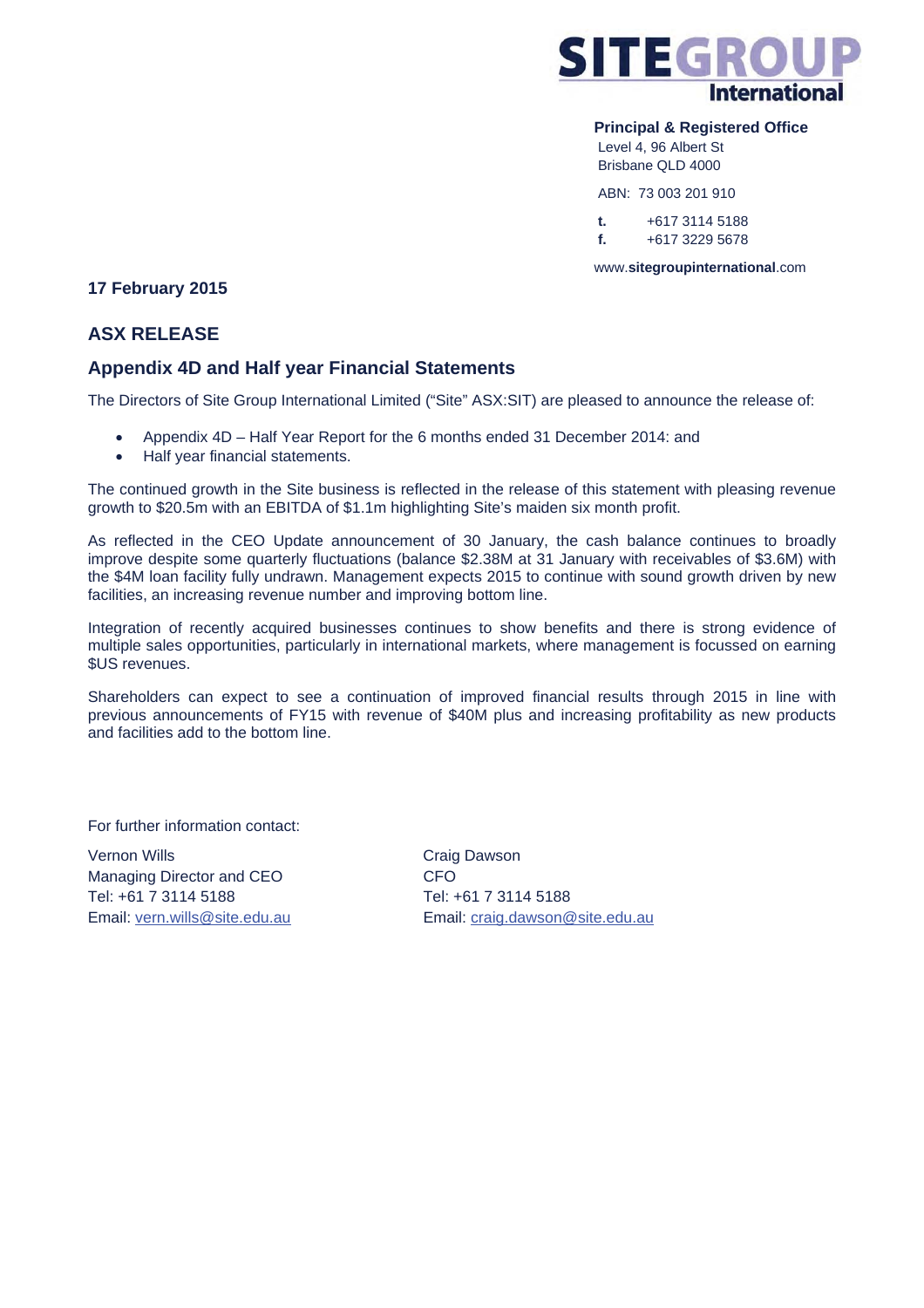

Site Group International Limited *ABN 73 003 201 910*

ASX Half-Year Information – 31 December 2014

Lodged with the ASX under Listing Rule 4.2A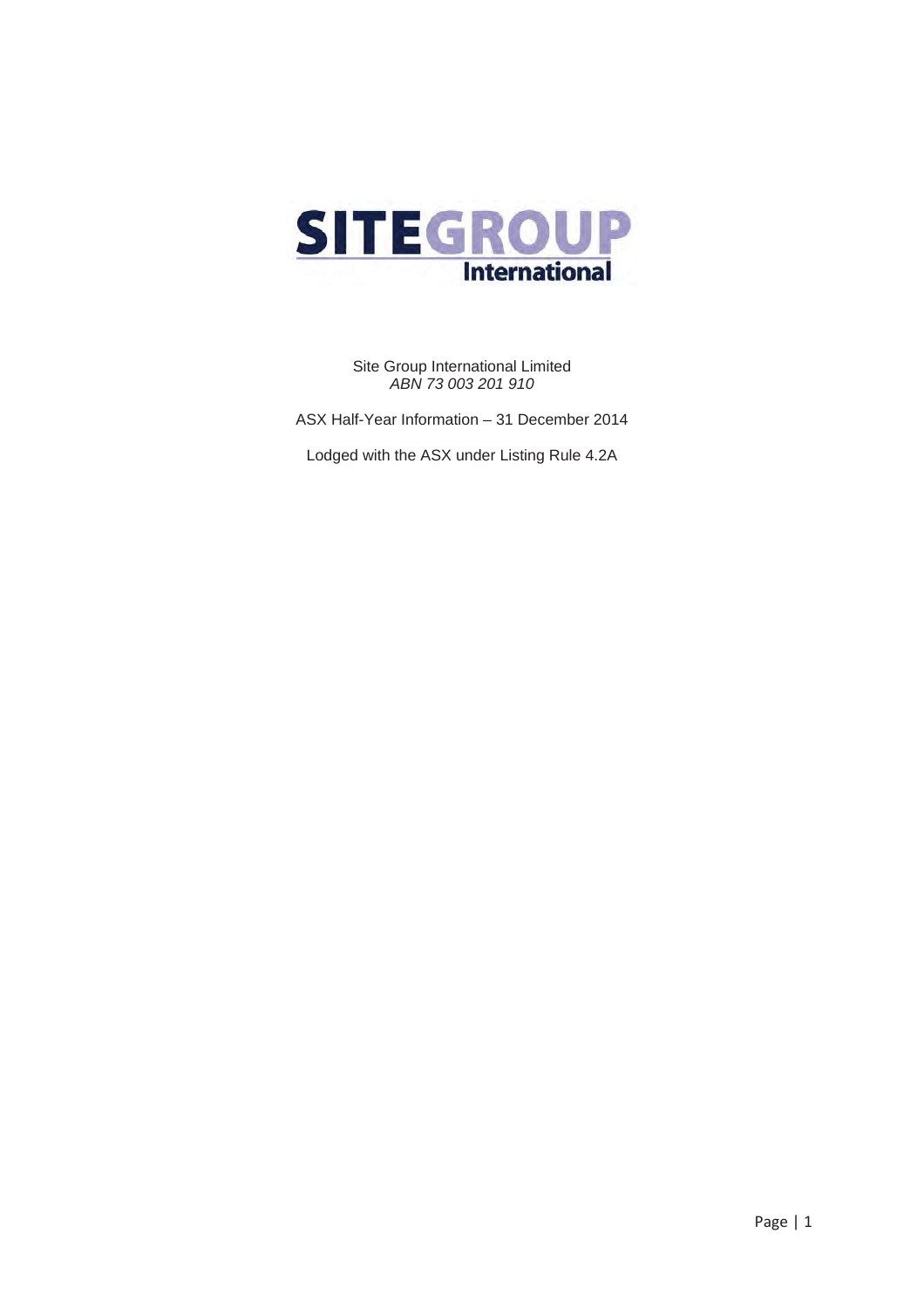This interim financial report does not include all the notes of the type normally included in an annual financial report. Accordingly, this report is to be read in conjunction with the annual report for the year ended 30 June 2014 and any public announcements made by Site Group International Limited during the interim reporting period in accordance with the continuous disclosure requirements of the *Corporations Act 2001*.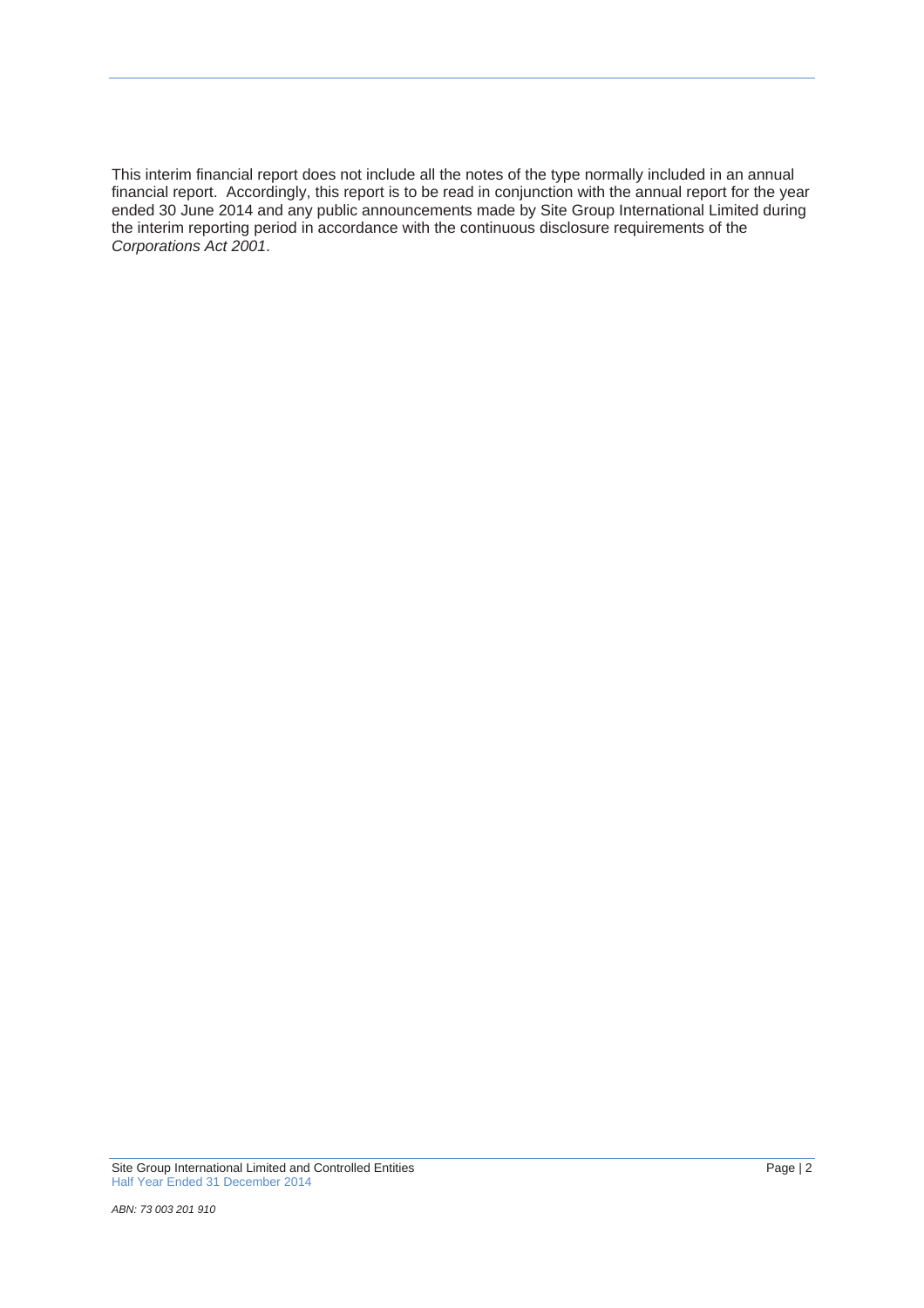## **APPENDIX 4D HALF-YEAR REPORT TO THE AUSTRALIAN STOCK EXCHANGE**

| Name of entity                                 | Site Group International Limited |
|------------------------------------------------|----------------------------------|
| <b>ABN</b>                                     | 73 003 201 910                   |
| <b>Half Year Ended</b>                         | 31 December 2014                 |
| <b>Previous corresponding reporting period</b> | 31 December 2013                 |

#### **Results for Announcement to the Market**

|                                                                               | \$'000   | Percentage<br>increase /<br>(decrease) over<br>previous<br>corresponding<br>period |
|-------------------------------------------------------------------------------|----------|------------------------------------------------------------------------------------|
| Revenue from ordinary activities                                              | \$20,536 | 169% increase                                                                      |
| Profit / (loss) from ordinary activities after tax<br>attributable to members | \$161    | Increase to profit                                                                 |
| Net Profit / (loss) for the period attributable to<br>members                 | \$161    | Increase to profit                                                                 |
|                                                                               |          |                                                                                    |

| <b>Dividends</b>                                                                                            | <b>Amount per security</b> |                | <b>Franked amount per security</b> |  |
|-------------------------------------------------------------------------------------------------------------|----------------------------|----------------|------------------------------------|--|
| Final dividend                                                                                              | Nil                        |                | Not applicable                     |  |
| Interim dividend                                                                                            | Nil                        |                | Not applicable                     |  |
| Record date for determining entitlements to the                                                             |                            | Not applicable |                                    |  |
| dividends (if any)                                                                                          |                            |                |                                    |  |
| Brief explanation of any of the figures reported above necessary to enable the figures to be<br>understood: |                            |                |                                    |  |
| Refer to directors' report on page 7.                                                                       |                            |                |                                    |  |

#### **Dividends**

| Date the dividend is payable                        | Not applicable |
|-----------------------------------------------------|----------------|
| Record date to determine entitlement to the         |                |
| dividend                                            |                |
| Amount per security                                 |                |
| <b>Total dividend</b>                               |                |
| Amount per security of foreign sourced dividend     |                |
| or distribution                                     |                |
| Details of any dividend reinvestment plans in       |                |
| operation                                           |                |
| The last date for receipt of an election notice for |                |
| participation in any dividend reinvestment plans.   |                |

#### **NTA Backing**

|                                                     | <b>Current Period</b>  | <b>Previous corresponding</b><br>period |
|-----------------------------------------------------|------------------------|-----------------------------------------|
| Net tangible asset backing per<br>ordinary security | $(0.08 \text{ cents})$ | $(0.35 \text{ cents})$                  |

Site Group International Limited and Controlled Entities Page | 3 Half Year Ended 31 December 2014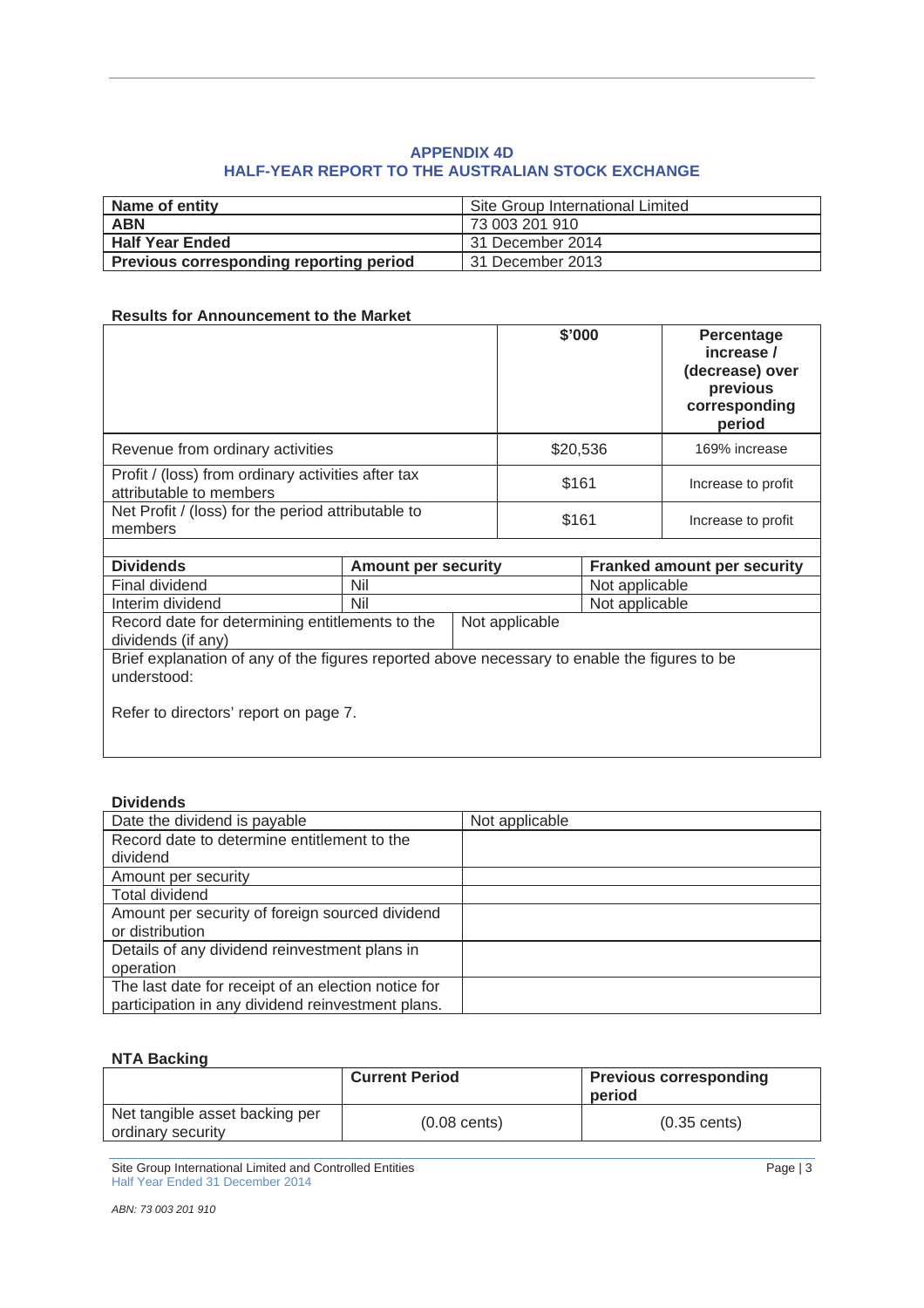## HALF-YEAR REPORT TO THE AUSTRALIAN STOCK EXCHANGE **APPENDIX 4D**

#### **Control Gained Over Entities Having Material Effect**

|                                                                                                                                                          |                | <b>APPENDIX 4D</b><br><b>HALF-YEAR REPORT TO THE AUSTRALIAN STOCK EXCHANGE</b>                                |         |
|----------------------------------------------------------------------------------------------------------------------------------------------------------|----------------|---------------------------------------------------------------------------------------------------------------|---------|
| <b>Control Gained Over Entities Having Material Effect</b>                                                                                               |                |                                                                                                               |         |
| Name of entity (or group of entities)                                                                                                                    |                | Not applicable                                                                                                |         |
| Date control gained                                                                                                                                      |                |                                                                                                               |         |
| Contribution by entity to Consolidated profit /<br>(loss) from ordinary activities since the date in the<br>current period on which control was acquired |                |                                                                                                               |         |
| Profit / (loss) from ordinary activities of the<br>controlled entity (or group of entities) for the<br>whole of the previous corresponding period        |                |                                                                                                               |         |
| <b>Foreign Entities Accounting Framework</b>                                                                                                             |                |                                                                                                               |         |
| entities.                                                                                                                                                |                | Same accounting principles have been applied for the overseas subsidiaries as the Australian                  |         |
| <b>Audit / Review Status</b>                                                                                                                             |                |                                                                                                               |         |
| This report is based on accounts to which one of the following applies:<br>(Tick one)                                                                    |                |                                                                                                               |         |
| The accounts have been audited                                                                                                                           |                | The accounts have been subject to<br>review                                                                   | $\sf X$ |
|                                                                                                                                                          |                | If the accounts are subject to audit dispute or qualification, a description of the dispute or qualification: |         |
| Not Applicable                                                                                                                                           |                |                                                                                                               |         |
| <b>Attachments Forming Part of Appendix 4D</b>                                                                                                           |                |                                                                                                               |         |
| <b>Attachment#</b>                                                                                                                                       | <b>Details</b> |                                                                                                               |         |
|                                                                                                                                                          |                |                                                                                                               |         |
|                                                                                                                                                          |                |                                                                                                               |         |
| Signed by (Director / Company Secretary)                                                                                                                 |                |                                                                                                               |         |

## **Foreign Entities Accounting Framework**

## **Audit / Review Status**

| This report is based on accounts to which one of the following applies:<br>(Tick one)                         |                                             |  |  |  |
|---------------------------------------------------------------------------------------------------------------|---------------------------------------------|--|--|--|
| The accounts have been audited                                                                                | The accounts have been subject to<br>review |  |  |  |
| If the accounts are subject to audit dispute or qualification, a description of the dispute or qualification: |                                             |  |  |  |
| Not Applicable                                                                                                |                                             |  |  |  |

## Attachments Forming Part of Appendix 4D

| <b>Attachment #</b>                                      | <b>Details</b> |                  |          |
|----------------------------------------------------------|----------------|------------------|----------|
|                                                          |                |                  |          |
|                                                          |                |                  |          |
|                                                          |                |                  |          |
| Signed by (Director / Company Secretary)                 |                | MANIA            |          |
| <b>Print Name</b>                                        |                | Vernon Wills     |          |
| Date                                                     |                | 17 February 2015 |          |
| Site Group International Limited and Controlled Entities |                |                  | Page   4 |

Half Year Ended 31 December 2014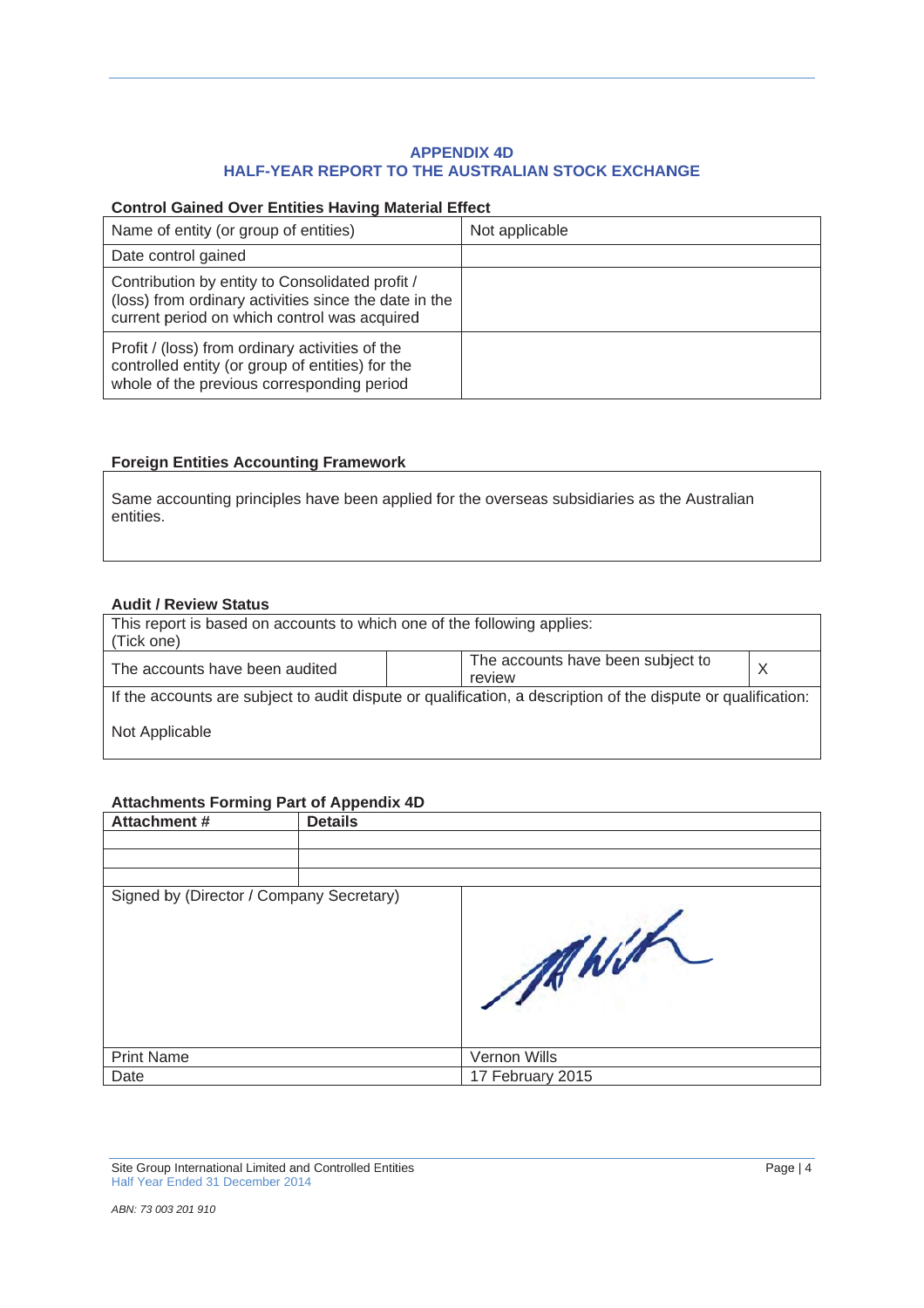

Site Group International Limited *ABN 73 003 201 910*

Financial Statements for the Half Year ended 31 December, 2014

Site Group International Limited and Controlled Entities Page | 5 Half Year Ended 31 December 2014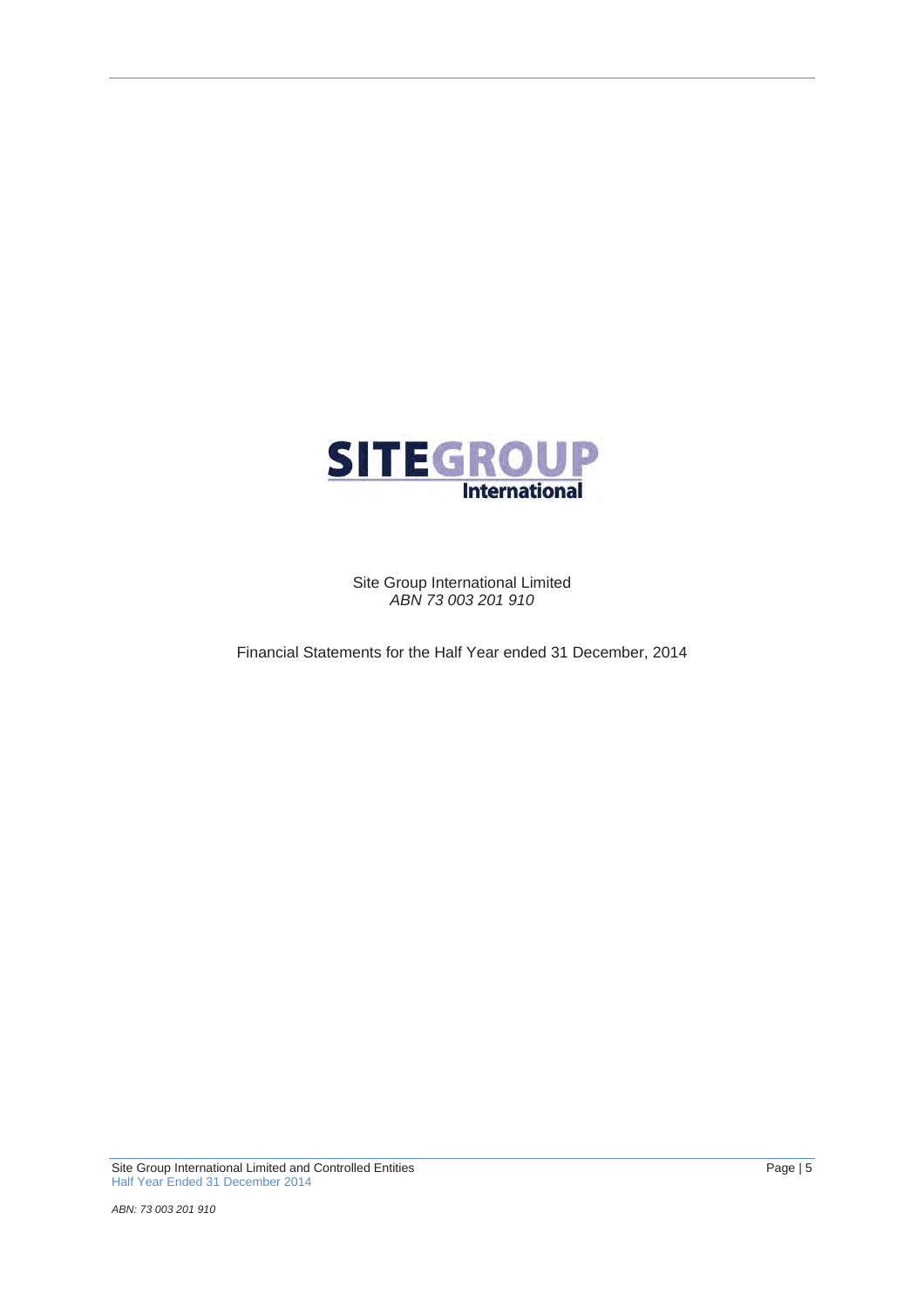#### Site Group International Limited *ABN 73 003 201 910*

## Financial Statements for the Half Year ended 31 December, 2014

## **Contents**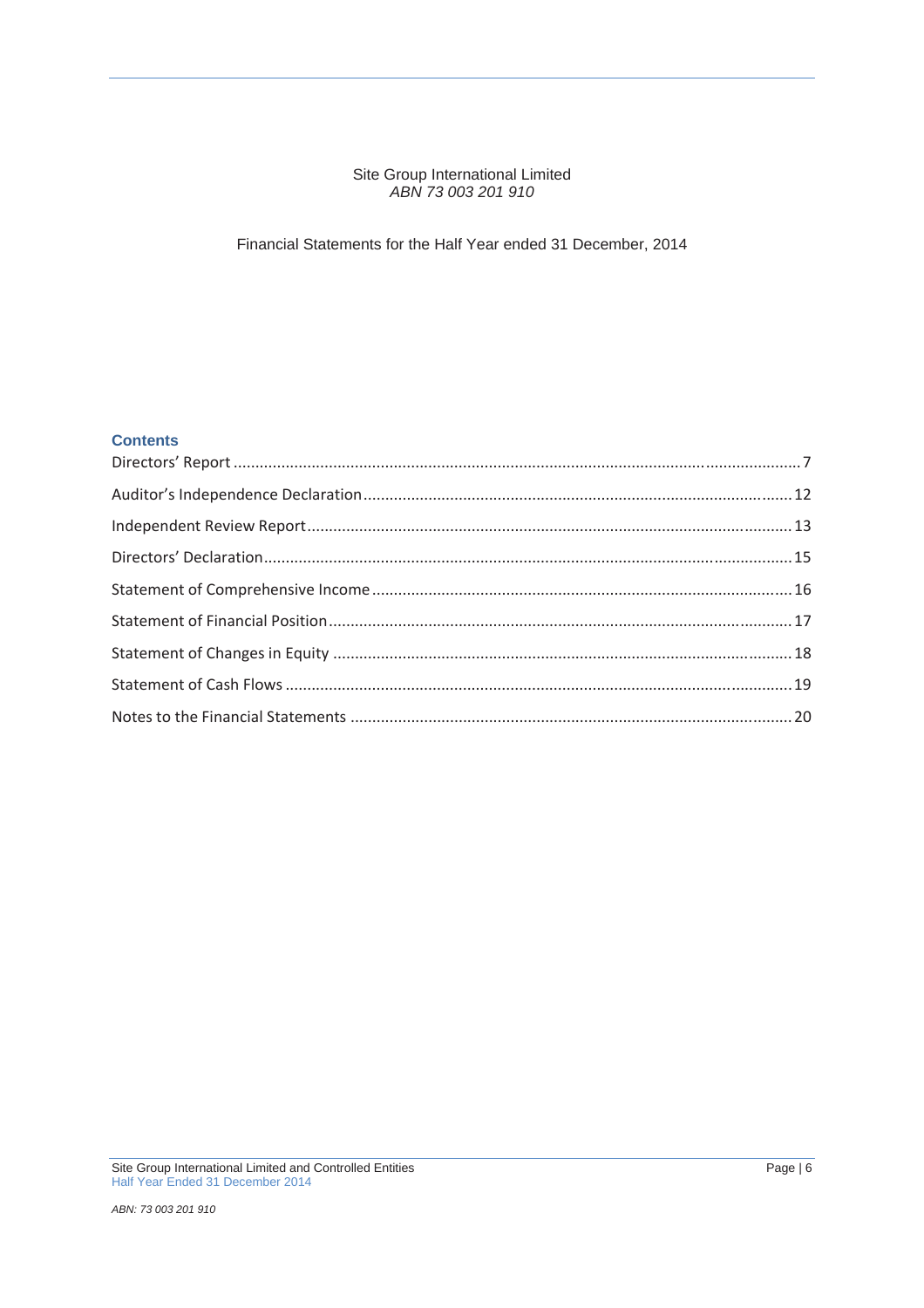# **Directors' Report**

Your Directors submit their report for the half-year ended 31 December 2014.

#### **Directors**

The names of the directors of the Company in office during the half-year and until the date of this report are:

Vernon Wills (Managing Director and CEO) Nicasio Alcantara Darryl Somerville (Chairman) Shaun Scott

#### **Principal Activities**

The principal activities of the consolidated entity during the half-year were the provision training and education services in Australia and Internationally. The company is delivering workforce solutions across a variety of industries to both a retail and corporate market.

There has been no significant change in the principal activities of the consolidated entity during the period.

#### **Review of operations and results**

#### **Group**

Total revenue from operations was \$20,536,151 (2013: \$7,632,746) a 169% increase over the prior comparative period. The half year on half year revenue growth for the group is illustrated in the following graph:



*Graph 1: Reported Half-yearly Revenue - December 2010 to December 2014*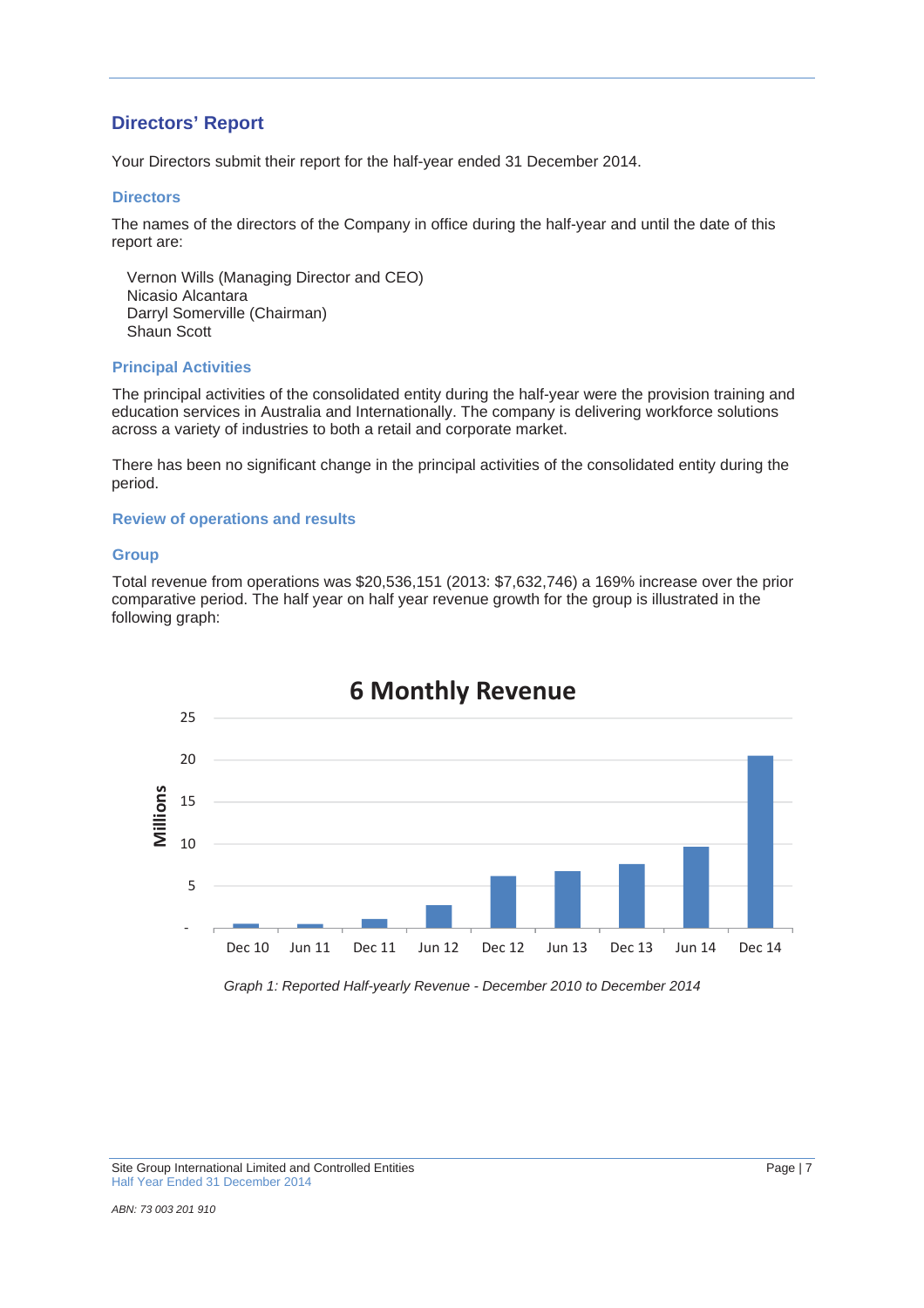#### **Group continued…**

Revenue contribution and activity by each segment is illustrated in the two charts below demonstrating the growth from the recent acquisitions:-



*Graph 2 Gross Revenue by Business December 2014 versus December 2013 (excludes eliminations)*

|                                  | 31 December |            | Change 14-13 | $31 - Dec$  | Change 13-12 | $31 - Dec$  | Change 12-11             |
|----------------------------------|-------------|------------|--------------|-------------|--------------|-------------|--------------------------|
|                                  | 2014        | 2013       | $\%$         | 2012        | %            | 2011        | $\%$                     |
| Revenue                          | 20,536,151  | 7.632.746  | 169.1%       | 6.207.366   | 23.0%        | 1,070,689   | 479.8%                   |
| Net profit / (loss)              | 160.765     | 2,644,009  | 106.1%       | (3,397,438) | 22.2%        | 3,254,811   | $(4.4\%)$                |
| add back                         |             |            |              |             |              |             |                          |
| Depreciation and amortisation    | 904.638     | 672.656    | 34.5%        | 719.530     | $(6.5\%)$    | 274.097     | 162.5%                   |
| Interest paid                    | 31,175      | 8.996      | 246.5%       | 56,611      | 84.1%        | 22.946      | 146.7%                   |
| Income tax expense               | 61,761      | 1,744      | -            |             |              | 4,482       | $\overline{\phantom{a}}$ |
| deduct                           |             |            |              |             |              |             |                          |
| Interest Income                  | 16.074      | 18,846     | $(14.7\%)$   | 16,085      | 17.2%        | 11,777      | 36.6%                    |
| EBITDA*                          | 1,142,265   | 1.979.459) | 157.7%       | 2,637,382   | 24.9%        | (2,965,063) | 11.1%                    |
| Operating cash inflow /(outflow) | 2,542,699)  | 995,515)   | 155.4%       | 3,781,036   | 73.7%        | 2,920,081   | 29.5%                    |

*\* EBITDA is a non-IFRS measure however the Directors believe that it is a readily calculated measure that has broad acceptance and is used by regular users of published financial statements as a proxy for overall operating performance. EBITDA is not an audited/reviewed number.*

*Table 1 Financial Summary*

For the half-year ended 31 December 2014, Site Group International Limited reported profit after tax of \$160,765 compared to a \$2,644,009 loss after tax in the previous corresponding period. Operating profit before income tax was \$222,526 for the period compared to a \$2,642,265 loss before tax in the corresponding period in 2013.

This result demonstrates the return being achieved following the significant investment made in the expansion of our offering and capability. Through expanding the service offering, Site will be able to maximise the return on its investment in its existing facilities as well as leveraging the existing client base.

The earnings before interest, taxes, depreciation and amortisation (EBITDA\*) improved to a positive \$1,142,265 from a loss of (\$1,979,459) in the prior comparative period. The improvement in yearly EBITDA\* showing the split by each half year period is shown below:-

Site Group International Limited and Controlled Entities **Page 18** Page 18 Half Year Ended 31 December 2014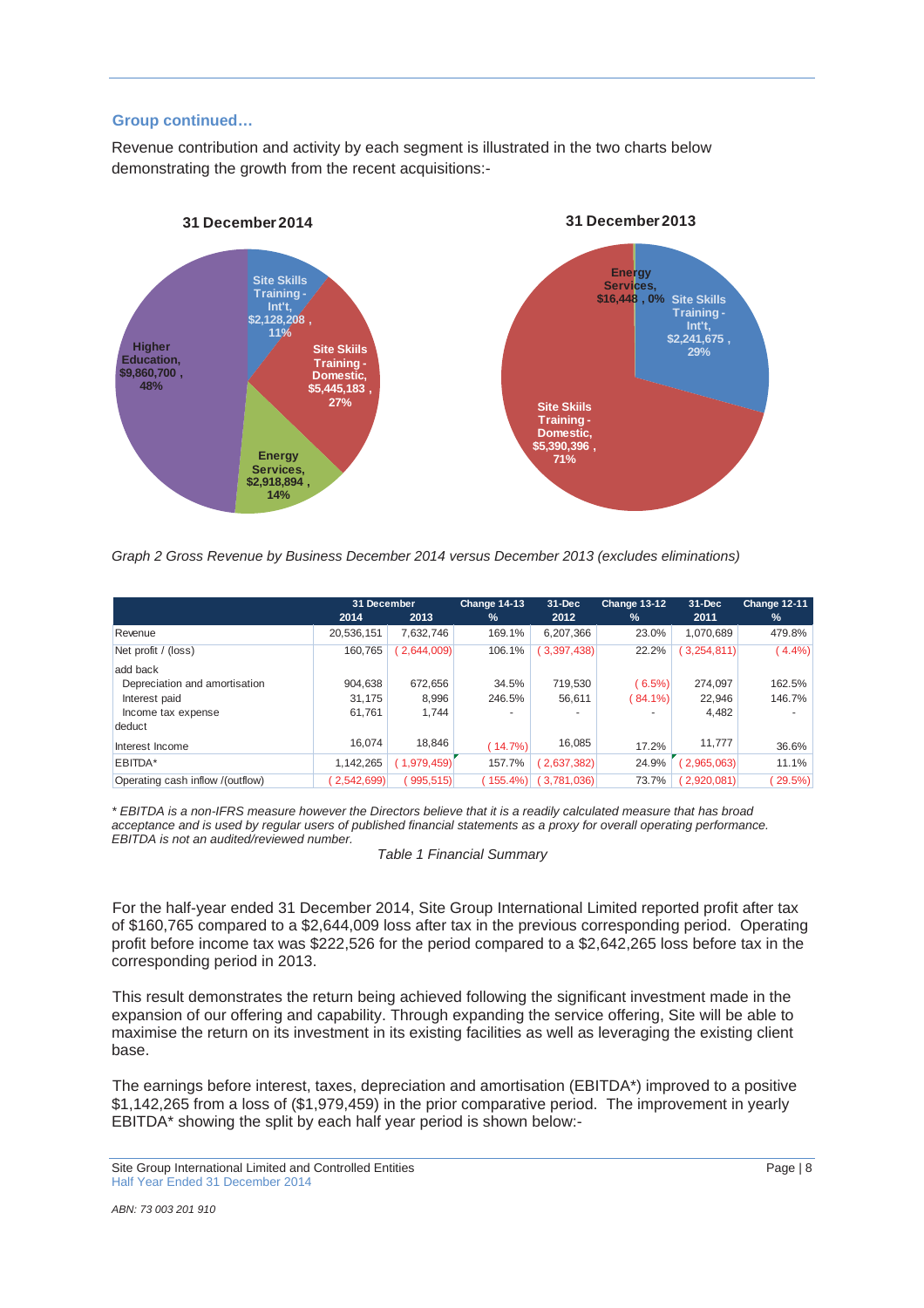## **Group continued...**



# **Site Skills Training**

Site Skills Training - Domestic division delivered revenue of \$5,445,183 in the 6 months to 31 December 2014 (2013: \$5,390,396) and an EBITDA\* of \$288,985 (2013: \$168,770).

Site Skills Training continues to service a broad range of clients in industries including construction, mining, logistics and energy. Notable recent developments include the deployment of a new mining, logistics and energy. Notable recent developments include the deployment of a new<br>transactional website which allows online booking and payment. In addition Site Skills Training has launched eight Online Learning Programs with more expected to be delivered in the second half of FY2015.

With over 10,000 students coming through Site Skills Training domestic facilities each year for short courses, management is confident it will be able to implement cross selling and up selling strategies for business units.

Management remain focussed on improving the operating margin delivered by Site Skills Training through initiatives such as digital learning resources and revised pricing models. g<br>r,

## **lnternational Operations**

Site Skills Training continues to expand internationally with recent projects in Malaysia, Myanmar PNG, Singapore and Philippines. There has also been interest from the Middle East, Bangladesh, Indonesia, Laos, Mongolia, Timor Leste and Vietnam for a range of training programs. At the Clark Campus, Philippines, Site Skills Training recently recorded a significant milestone of 10,000 enrolments for the SPEX Malampaya project which will continue to at least the third quarter of enrolments for the SPEX Malampaya project which will continue to at least the third quarter of<br>FY2015. Over 400 workers for the energy industry destined for Timor Leste were also trained. Clar Campus has also commenced another long term course for disadvantaged young adults in electrical training, building on the success of recent similar programs. The focus on high impact training for selected industries has allowed growth in training programs, with a focus in delivery methods expected to deliver improving margins. rt<br>s<br>irk

expected to deliver improving margins.<br>Revenue for the 6 months was \$2,128,208 (2013: \$2,241,674) with an improved EBITDA\* loss of \$226,897 (2013: EBITDA\* loss of \$820,254)

Site Group International Limited and Controlled Entities Half Year Ended 31 December 2014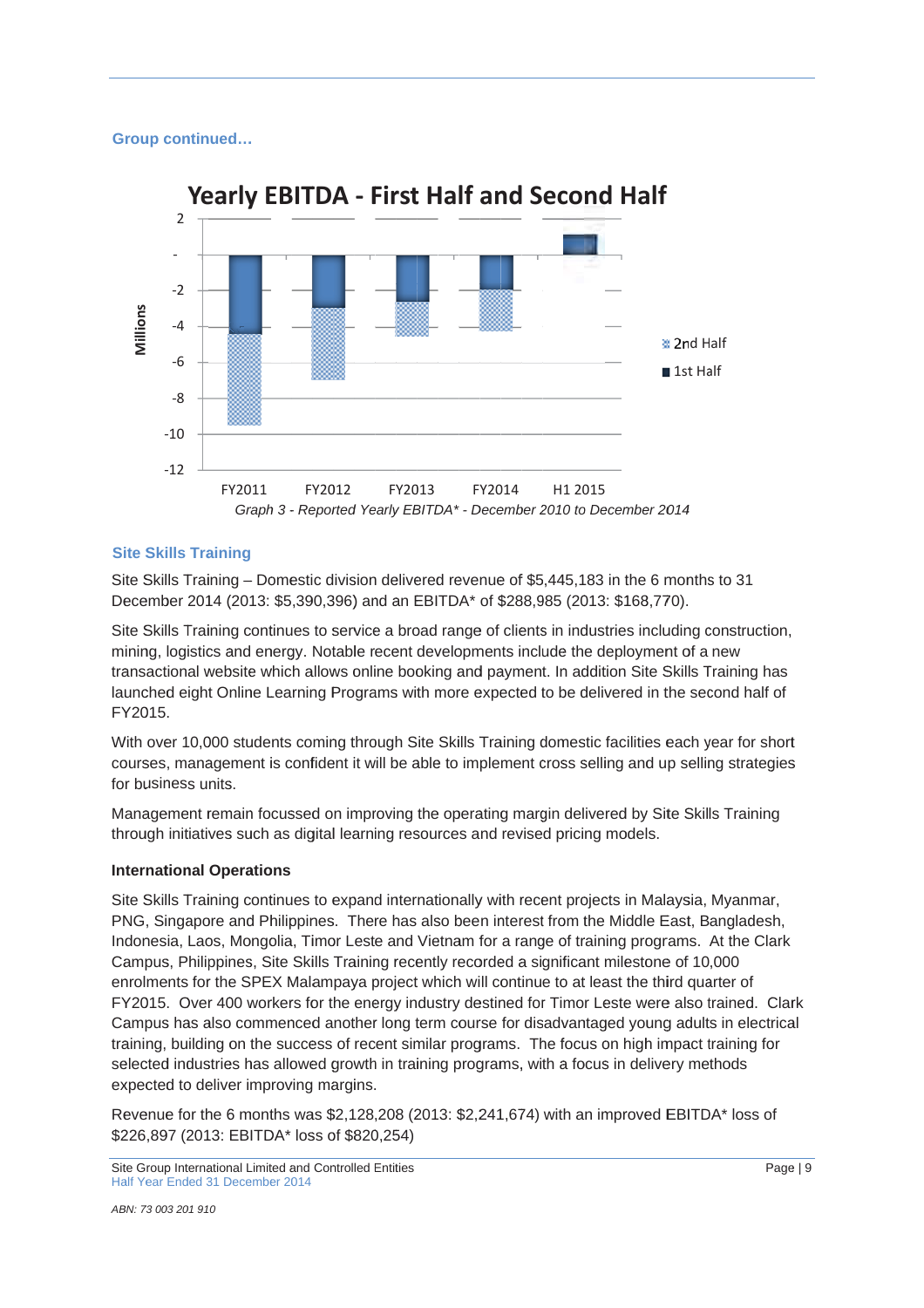## **Energy Services**

Competent Project Management and Romea Training brands are being consolidated to create the Site Energy Division.

Recent developments include the commissioning of the Live Process Plant for the Technician Development Program in partnership with Uniteam in Myanmar and the extension of a key contract in Malaysia. SGI Energy Division is targeting the rollout of at least two plants in Calendar Year 2015 which will significantly increase presence and capability in the Asia-Pacific region.

Additionally work is continuing to develop a solution in partnership with industry to meet expected demand in the production phase of gas projects as construction phase winds down over the next few years.

The Site Energy Division is well placed to capitalise on its unique capability in Technician Development, Competency Assurance, Training Centre Management, Process Plant Engineering and apprenticeships for the Australian Oil & Gas Market.

Revenue for the first full 6 months for the business was \$2,918,894 (2013: \$16,448) with an EBITDA\* of \$613,033.

# **Higher Education**

Productivity Partners has achieved substantial growth and integration goals in the first six months of the year. Revenue for the division was \$9,860,700 and EBITDA\* was \$1,782,462. These milestones include:

- Successfully deployed second market facing brand, Site Institute
- Integration of Finance, Marketing and HR functions.
- Development of a substantially more robust internal sales division under the leadership of an experienced National Sales Manager and experienced sales executives.
- Opening of new training facilities.

The recent addition of the following facilities is expected to provide a positive impact on earnings from early 2015:

- Ground Level, Level 2 and Level 3, 488 Queen Street, Brisbane QLD
- 1-5 Nestor Drive, Meadowbrook (Logan) QLD
- 90 Kittyhawk Drive, Chermside Shopping Centre, Brisbane
- Level 3, 72 Goondoon Street, Gladstone QLD
- Level 1, 130 Bourbong Street, Bundaberg QLD
- 6 Dewar Street, Morley WA

The addition of new locations has been coupled with growth in our Distance Learning Programs and the enhancement of systems to facilitate this growth in an efficient manner.

Tesol Asia Group has increased delivery of TESOL certificate courses and developed new digital products that can service the East Asian region to further grow revenue and improve operating margins.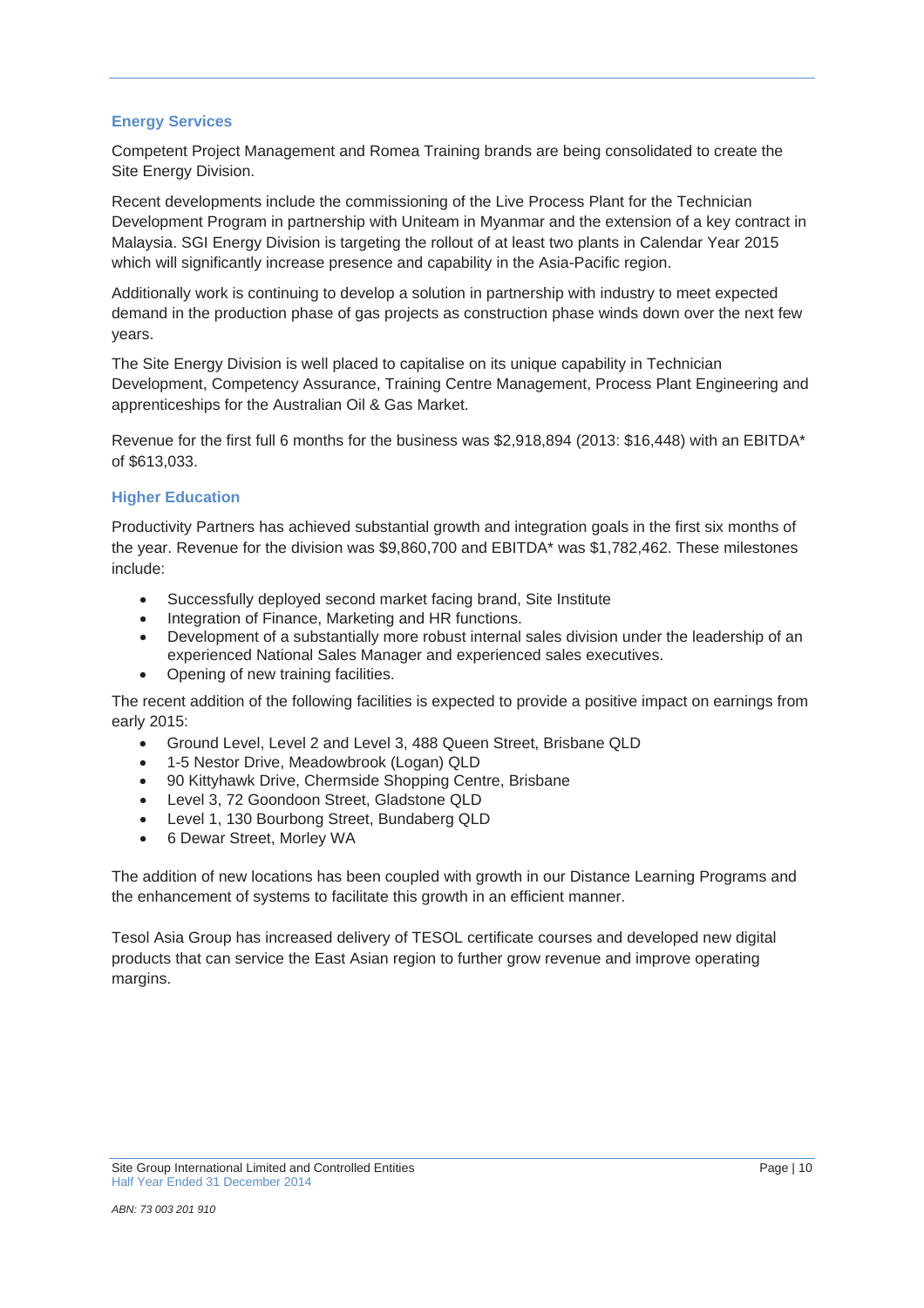#### **Cash Position**

At 31 December 2014, the company had cash at bank of \$1,711,689 and available undrawn debt facilities of \$1,600,000. In addition the Wayburn loan was fully repaid in January 2015 and the facility extended until 29 February 2016. Given the expected operating results in the second half of the year, the company has sufficient funding to meet its medium term funding requirements.

#### **Dividends**

Subsequent to 31 December 2014, the Directors have not recommended the payment of an interim dividend.

#### **Earnings/ (loss) per share**

Basic earnings/ (loss) per share for the financial half-year is 0.03 cents (2013: (0.79) cents).

#### **Auditor independence**

The Auditor's Independence Declaration to the Directors of Site Group International Limited, which forms part of the Directors' Report, is set out on page 12 of this report.

Signed in accordance with a resolution of the Directors this 17th day of February 2015.

MANIA

Vernon Wills - Director ..... ..... ..... ..... ...... ..... ..... ..... ..... ..... ...... ..... ..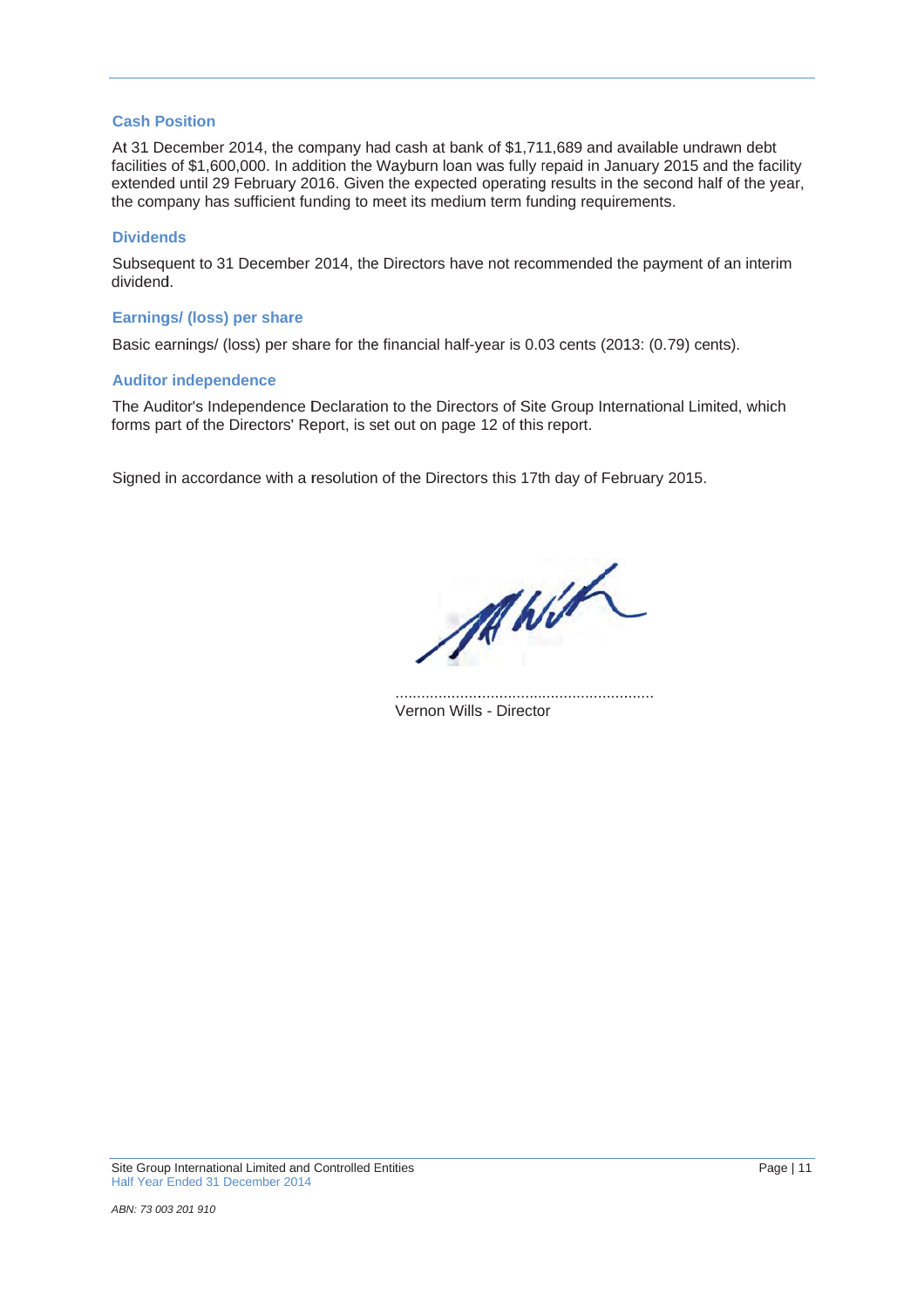

Ernst & Young 111 Eagle Street Brisbane QLD 4000 Australia GPO Box 7878 Brisbane QLD 4001

 Tel: +61 7 3011 3333 Fax: +61 7 3011 3100 ey.com/au

To the members of Site Group International Limited,

# **Report on the Half-Year Financial Report**

We have reviewed the accompanying half-year financial report of Site Group International Limited, which comprises the statement of financial position as at 31 December 2014, the statement of comprehensive income, statement of changes in equity and statement of cash flows for the half-year ended on that date, notes comprising a summary of significant accounting policies and other explanatory information, and the directors' declaration of the consolidated entity comprising the company and the entities it controlled at the half-year end or from time to time during the half-year.

# Directors' Responsibility for the Half-Year Financial Report

The directors of the company are responsible for the preparation of the half-year financial report that gives a true and fair view in accordance with Australian Accounting Standards and the *Corporations Act 2001* and for such internal controls as the directors determine are necessary to enable the preparation of the half-year financial report that is free from material misstatement, whether due to fraud or error.

# Auditor's Responsibility

Our responsibility is to express a conclusion on the half-year financial report based on our review. We conducted our review in accordance with Auditing Standard on Review Engagements ASRE 2410 *Review of a Financial Report Performed by the Independent Auditor of the Entity*, in order to state whether, on the basis of the procedures described, we have become aware of any matter that makes us believe that the financial report is not in accordance with the *Corporations Act 2001* including: giving a true and fair view of the consolidated entity's financial position as at 31 December 2014 and its performance for the half-year ended on that date; and complying with Accounting Standard AASB 134 *Interim Financial Reporting* and the *Corporations Regulations 2001*. As the auditor of Site Group International Limited and the entities it controlled during the half-year, ASRE 2410 requires that we comply with the ethical requirements relevant to the audit of the annual financial report.

A review of a half-year financial report consists of making enquiries, primarily of persons responsible for financial and accounting matters, and applying analytical and other review procedures. A review is substantially less in scope than an audit conducted in accordance with Australian Auditing Standards and consequently does not enable us to obtain assurance that we would become aware of all significant matters that might be identified in an audit. Accordingly, we do not express an audit opinion.

# Independence

In conducting our review, we have complied with the independence requirements of the *Corporations Act 2001*. We have given to the directors of the company a written Auditor's Independence Declaration, a copy of which is included in the Directors' Report.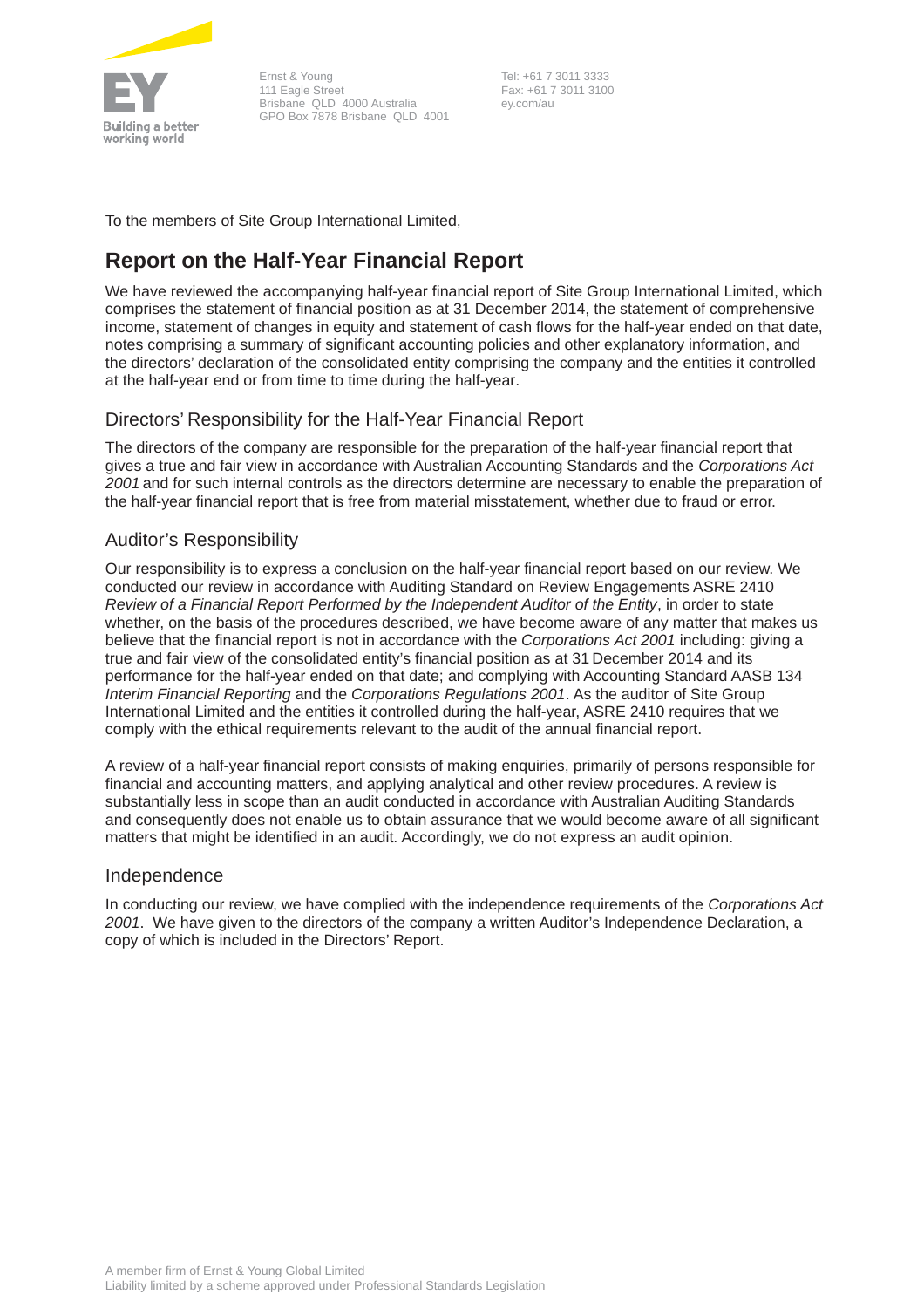

# **Conclusion**

Based on our review, which is not an audit, we have not become aware of any matter that makes us believe that the half-year financial report of Site Group International Limited is not in accordance with the *Corporations Act 2001*, including:

- a) Giving a true and fair view of the consolidated entity's financial position as at 31 December 2014 and of its performance for the half-year ended on that date; and
- b) Complying with Accounting Standard AASB 134 *Interim Financial Reporting* and the *Corporations Regulations 2001*.

 $\frac{1}{2}$  $\mathcal{A}$ 

Ernst & Young

Ric Roach Partner Brisbane 17 February 2015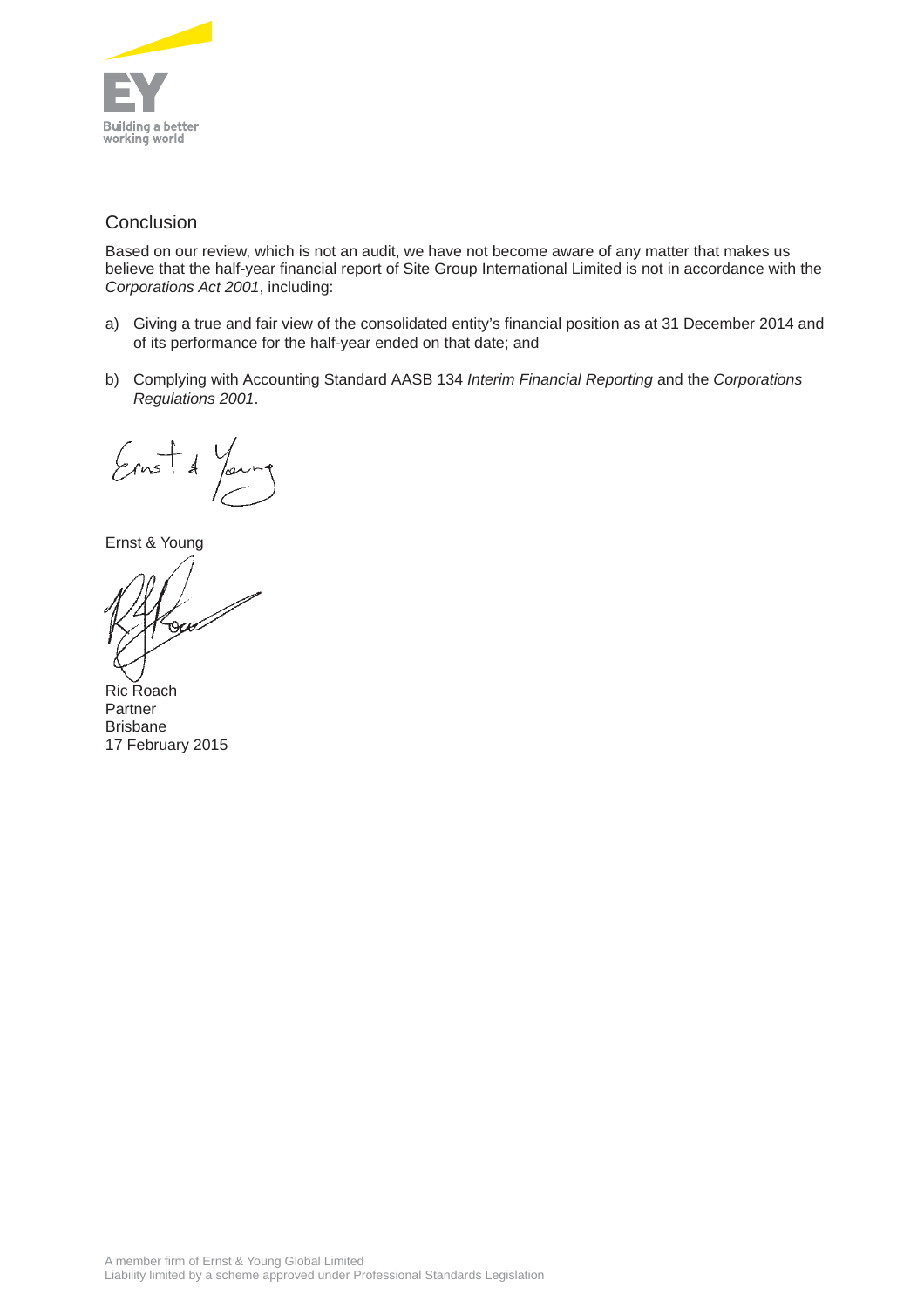

Ernst & Young 111 Eagle Street Brisbane QLD 4000 Australia GPO Box 7878 Brisbane QLD 4001

 Tel: +61 7 3011 3333 Fax: +61 7 3011 3100 ey.com/au

# **Auditor's Independence Declaration to the Directors of Site Group International Limited.**

In relation to our review of the financial report of Site Group International Limited for the half-year ended 31 December 2014, to the best of my knowledge and belief, there have been no contraventions of the auditor independence requirements of the *Corporations Act 2001* or any applicable code of professional conduct.

 $\frac{1}{2}$ 

Ernst & Young

Ric Roach Partner Brisbane 17 February 2015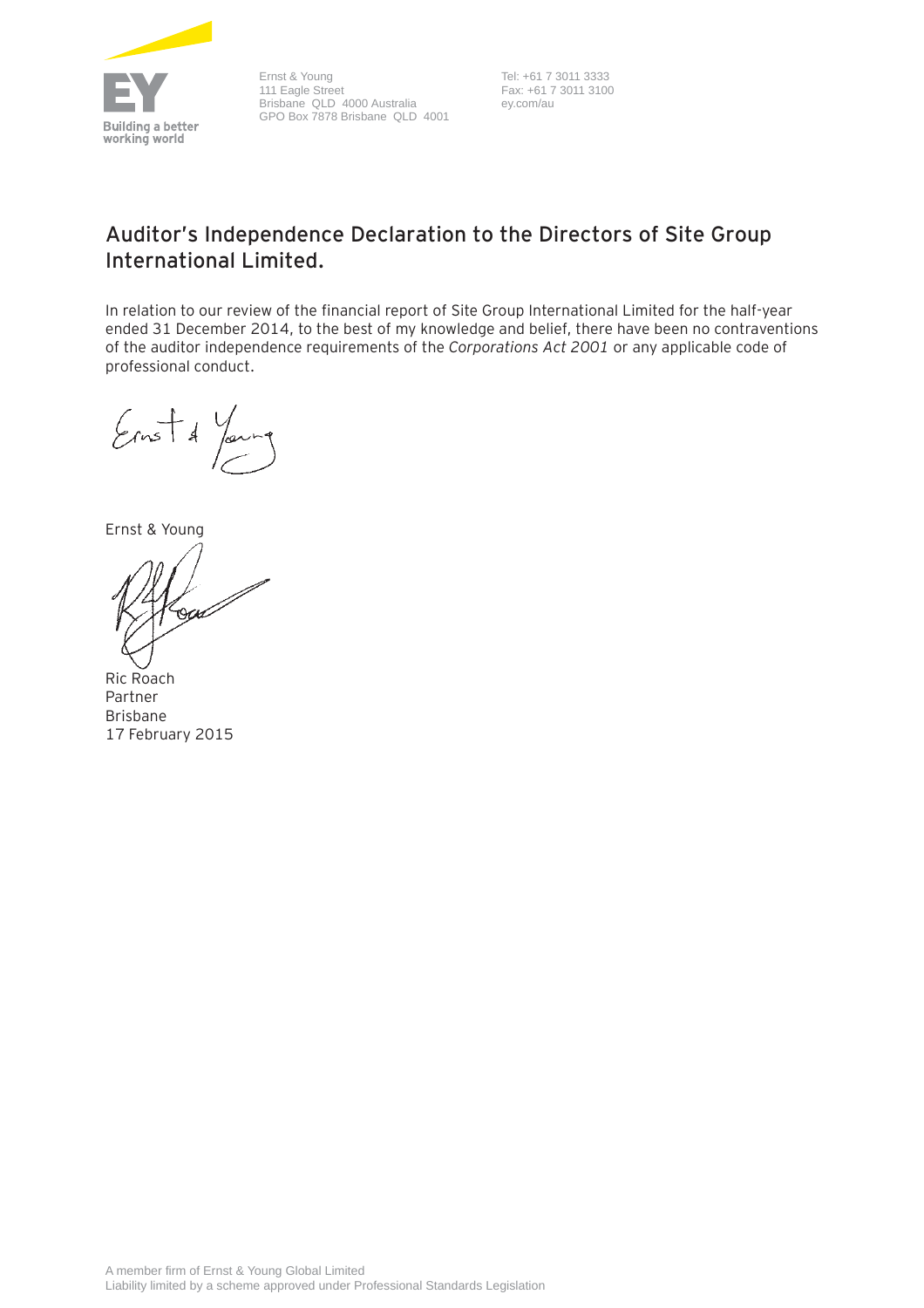# **Directors' Declaration**

In accordance with a resolution of the directors of Site Group International Limited, I state that:

In the opinion of the directors:

- (a ) the financial statements and notes of Site Group International Limited for the half year ended 31 December 2014 are in accordance with the Corporations Act 2001, including:
	- i. Giving a true and fair view of the consolidated entity's financial position as at 31 December 2014 and of its performance for the half year ended on that date; and
	- i i. Complying with Accounting Standards and the Corporations Regulations 2001.
- (b ) There are reasonable grounds to believe that the Company will be able to pay its debts as and when they become due and payable.

On behalf of the Board

MWH

Vernon Wills Director 17 February 2015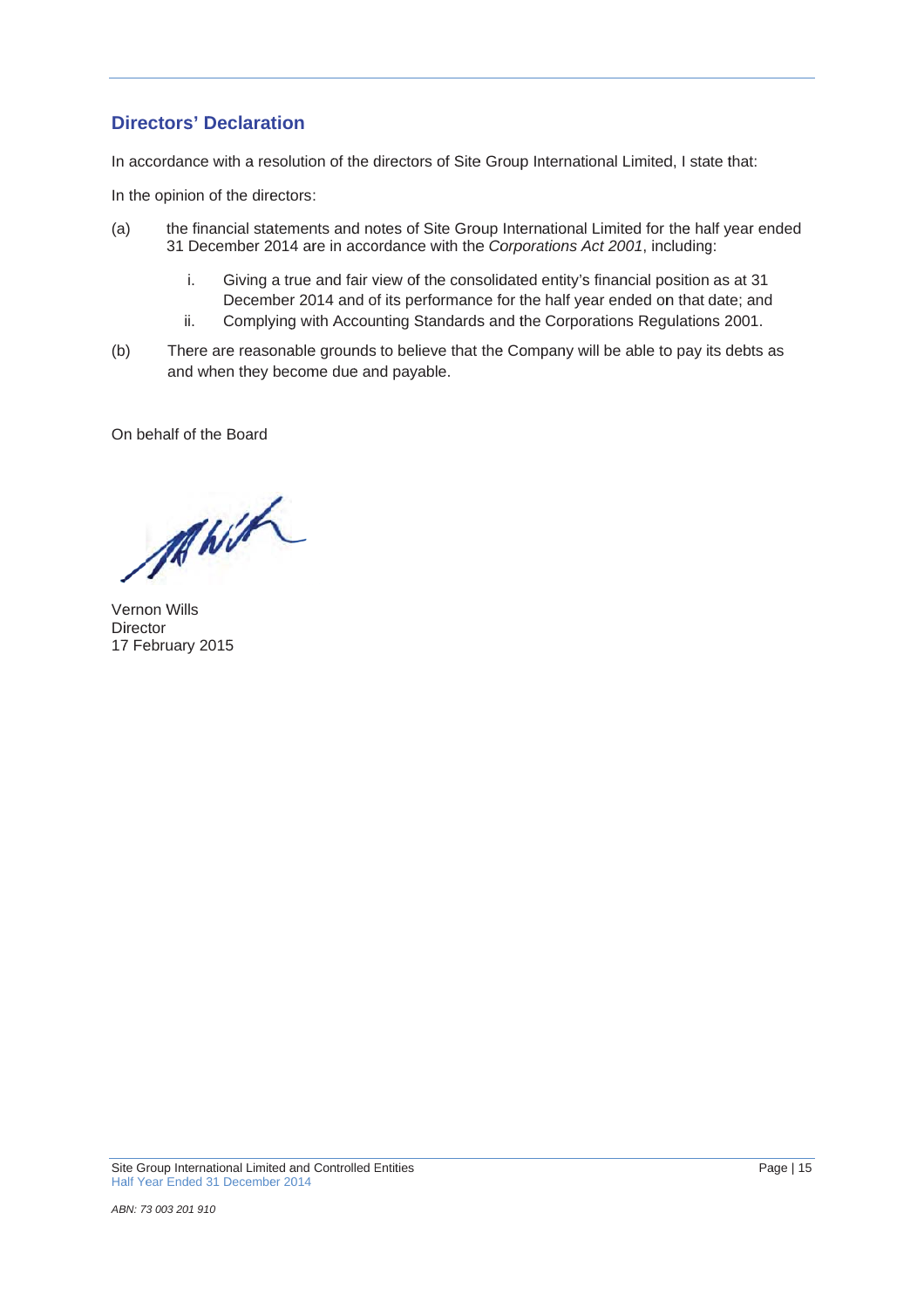# **Statement of Comprehensive Income**

|                                                                                          | <b>Consolidated Group</b> |                        |
|------------------------------------------------------------------------------------------|---------------------------|------------------------|
|                                                                                          | Half-year ended           | Half-year ended        |
|                                                                                          | 31-Dec-14                 | 31-Dec-13              |
|                                                                                          | $\mathcal{L}$             | \$                     |
| <b>Continuing operations</b>                                                             |                           |                        |
| Revenue (note 4)                                                                         | 20,536,151                | 7,632,746              |
| Interest income - external                                                               | 16,074                    | 18,846                 |
| <b>Total Revenue</b>                                                                     | 20,552,225                | 7,651,592              |
| Contractor and other service providers                                                   | (4,989,546)               | (2, 190, 914)          |
| Other direct fees and costs                                                              | (3,896,581)               | (1,519,433)            |
| Employee benefits expense                                                                | (5,533,889)               | (3,053,089)            |
| Depreciation and amortisation expense                                                    | (904, 638)                | (672, 656)             |
| Finance costs (note 2)<br>Other expenses (note 3)                                        | (31, 175)<br>(3,581,506)  | (8,996)<br>(1,722,383) |
| Occupancy expenses                                                                       | (1,567,946)               | (1,248,410)            |
| Foreign currency (loss) / gain                                                           | 175,582                   | 122,024                |
| Profit / (loss) before Tax                                                               | 222,526                   | (2,642,265)            |
| Income tax expense                                                                       | (61, 761)                 | (1,744)                |
| Profit / (loss) for the period from continuing<br>operations                             | 160,765                   | (2,644,009)            |
| Profit / (loss) for the period                                                           | 160,765                   | (2,644,009)            |
| Other comprehensive income to be reclassified<br>to profit or loss in subsequent periods |                           |                        |
| Translation of foreign operations                                                        | 205,876                   | 214,318                |
| Total other comprehensive income                                                         | 205,876                   | 214,318                |
| Total comprehensive income / (loss)                                                      | 366,641                   | 2,429,691)             |
|                                                                                          |                           |                        |
| Earnings (loss) per share                                                                |                           |                        |
| Basic and diluted (cents per share)                                                      | 0.03                      | (0.79)                 |

Site Group International Limited and Controlled Entities Page | 16 Half Year Ended 31 December 2014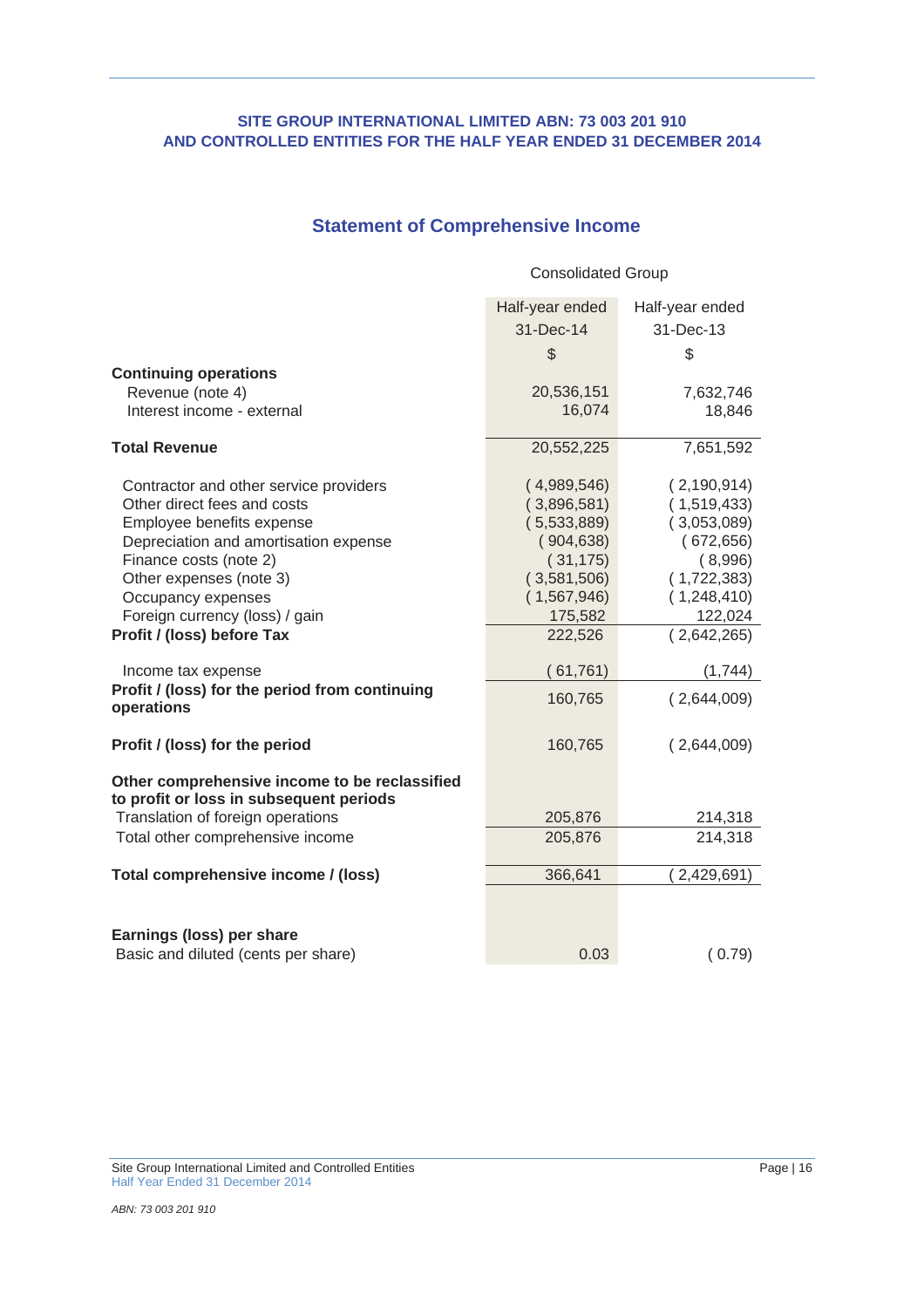## **SITE GROUP INTERNATIONAL LIMITED ABN: 73 003 201 910 AND CONTROLLED ENTITIES AS AT 31 DECEMBER 2014**

# **Statement of Financial Position**

31-Dec-14 30-Jun-14  $\begin{array}{ccc} \texttt{\$} & \texttt{\$} & \texttt{\$} \end{array}$ **Assets Current Assets** Cash and cash equivalents 1,711,689 3,142,971 Trade and other receivables 6,985,511 3,634,611 Inventories 65,289 Intangible Assets 135,375 162,450 Prepayments 345,120 216,736 Security Deposits **704,724** 265,390 **Total Current Assets** 9,929,802 7,477,447 **Non-Current Assets** Property, plant and equipment (note 7) 8,595,355 7,694,630 Intangible assets 23,505,012 23,794,691 Security deposits 293,362 388,977 Other non-current financial assets 80,827 **Total Non-Current Assets** 32,483,884 31,959,125 **Total Assets** 42,413,686 39,436,572 **Liabilities Current Liabilities** Trade and other payables 3,562,465 3,790,609 Interest bearing debt 2,456,325 34,834 Current tax liabilities 122,756 159,437 Contingent consideration liability (note 8) 9,379,411 Provisions and other current financial liabilities 349,648 302,414 **Total Current Liabilities** 15,870,605 4,287,294 **Non-Current Liabilities** Other provisions 1,913,691 1,609,192 Contingent consideration liability (note 8) 1,000,000 10,843,446 Deferred income tax liability 100 310,777 341,974 Interest bearing debt 80,206 72,302 **Total Non-Current Liabilities** 3,304,674 12,866,914 **Total Liabilities** 19,175,279 17,154,208 **Net Assets** 23,238,407 22,282,364 **Equity** Issued capital (note 5) 54,553,879 54,138,077 Reserves 2,142,950 1,763,474 Retained earnings / (losses) (33,458,422) (33,619,187) **Total Equity** 23,238,407 22,282,364 Consolidated Group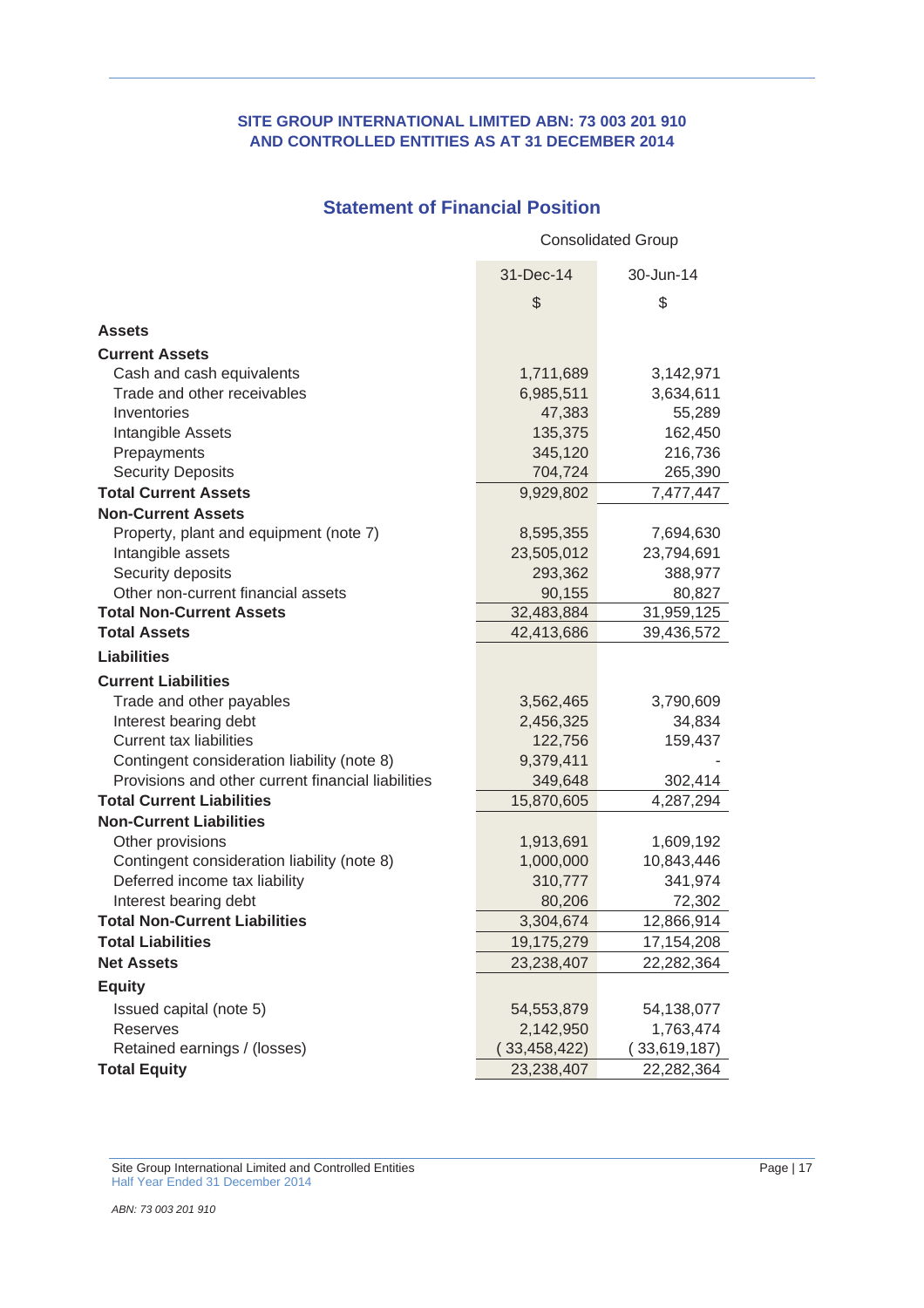# **Statement of Changes in Equity**

|                                                                               | Share<br>Capital |                                                  |                                               | <b>Reserves</b>    |                    |
|-------------------------------------------------------------------------------|------------------|--------------------------------------------------|-----------------------------------------------|--------------------|--------------------|
|                                                                               | Ordinary         | Retained<br>Earnings/<br>(Accumulated<br>Losses) | Foreign<br>Currency<br>Translation<br>Reserve | Option<br>Reserve  | Total              |
| <b>Consolidated Group</b>                                                     | $\$\$            | \$                                               | \$                                            | \$                 | $\mathcal{S}$      |
| <b>Balance at 1 July 2013</b>                                                 | 36,148,564       | (27, 119, 539)                                   | 650,526                                       | 574,546            | 10,254,097         |
| <b>Comprehensive income</b>                                                   |                  |                                                  |                                               |                    |                    |
| Profit /(loss) for the period                                                 |                  | (2,644,009)                                      |                                               |                    | (2,644,009)        |
| Other comprehensive income for the period                                     |                  |                                                  | 214,318                                       |                    | 214,318            |
| Total comprehensive income for the period                                     |                  | (2,644,009)                                      | 214,318                                       |                    | (2,429,691)        |
| Transactions with owners, in their capacity<br>as owners, and other transfers |                  |                                                  |                                               |                    |                    |
| Shares issued during the period                                               | 652,842          |                                                  |                                               |                    | 652,842            |
| <b>Transaction costs</b>                                                      | (78,059)         |                                                  |                                               |                    | (78,059)           |
| Share-based payments<br>Total transactions with owners and other<br>transfers | 574,783          |                                                  |                                               | 234,275<br>234,275 | 234,275<br>809,058 |
| <b>Balance at 31 December 2013</b>                                            | 36,723,347       | (29, 763, 548)                                   | 864,844                                       | 808,821            | 8,633,464          |
|                                                                               |                  |                                                  |                                               |                    |                    |
| Balance at 1 July 2014                                                        | 54,138,077       | (33,619,187)                                     | 764,810                                       | 998,664            | 22,282,364         |
| <b>Comprehensive income</b>                                                   |                  |                                                  |                                               |                    |                    |
| Profit /(loss) for the period                                                 |                  | 160,765                                          |                                               |                    | 160,765            |
| Other comprehensive income for the period                                     |                  |                                                  | 205,876                                       |                    | 205,876            |
| Total comprehensive income for the period                                     |                  | 160.765                                          | 205,876                                       |                    | 366,641            |
| Transactions with owners, in their capacity<br>as owners, and other transfers |                  |                                                  |                                               |                    |                    |
| Shares issued during the period                                               | 432,200          |                                                  |                                               |                    | 432,200            |
| <b>Transaction costs</b>                                                      | (16, 398)        |                                                  |                                               |                    | (16, 398)          |
| Share-based payments                                                          | $\overline{a}$   |                                                  |                                               | 173,600            | 173,600            |
| Total transactions with owners and other<br>transfers                         | 415,802          |                                                  |                                               | 173,600            | 589,402            |
| Balance at 31 December 2014                                                   | 54, 553, 879     | (33, 458, 422)                                   | 970,686                                       | 1,172,264          | 23,238,407         |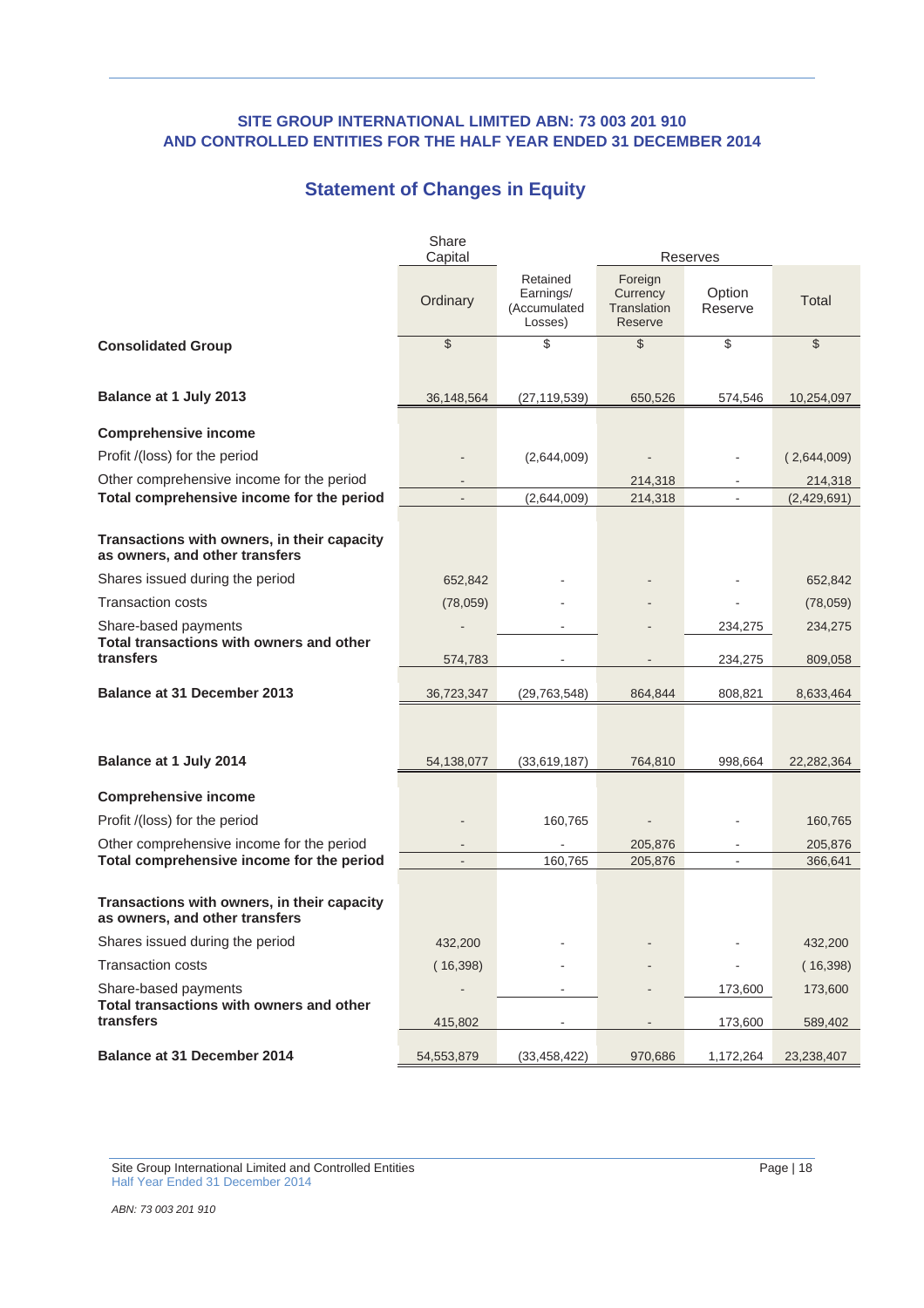# **Statement of Cash Flows**

|                                                        | <b>Consolidated Group</b>                                   |                                      |  |
|--------------------------------------------------------|-------------------------------------------------------------|--------------------------------------|--|
|                                                        | Half-year ended<br>31 Dec 2014<br>$\boldsymbol{\mathsf{S}}$ | Half-year ended<br>31 Dec 2013<br>\$ |  |
| <b>Cash flows from operating activities</b>            |                                                             |                                      |  |
| Receipts from customers (inclusive of GST)             | 18,366,418                                                  | 8,507,578                            |  |
| Payments to suppliers and employees (inclusive of GST) | (20, 776, 806)                                              | (9,495,826)                          |  |
| Interest received                                      | 15,965                                                      | 18,828                               |  |
| Finance costs                                          | (11, 994)                                                   | (4, 812)                             |  |
| Income tax paid                                        | (136, 282)                                                  | (21, 283)                            |  |
| Net cash provided by/(used in) operating activities    | (2,542,699)                                                 | (995, 515)                           |  |
|                                                        |                                                             |                                      |  |
| <b>Cash flows from investing activities</b>            |                                                             |                                      |  |
| Purchase of property, plant and equipment (note 7)     | (583, 592)                                                  | (423, 439)                           |  |
| Proceeds from disposals                                |                                                             | 21,432                               |  |
| Cash backed performance bonds                          | (290, 843)                                                  | 251,402                              |  |
| Payment of contingent consideration                    | (434, 379)                                                  |                                      |  |
| Net cash acquired/ (paid) for business/subsidiary      |                                                             | (720, 700)                           |  |
| Net cash provided by/(used in) investing activities    | (1,308,814)                                                 | (871, 305)                           |  |
| <b>Cash flows from financing activities</b>            |                                                             |                                      |  |
| Proceeds from issue of shares                          |                                                             | 382,842                              |  |
| Proceeds from borrowings                               | 2,400,000                                                   | 500,000                              |  |
| Repayment of borrowings                                |                                                             |                                      |  |
| Transaction costs on shares                            | (16, 398)                                                   | (10, 106)                            |  |
| Net cash provided by/(used in) financing activities    | 2,383,602                                                   | 872,736                              |  |
| Net increase/(decrease) in cash held                   | (1,467,911)                                                 | (994, 084)                           |  |
| Net foreign exchange differences                       | 36,629                                                      | 13,804                               |  |
| Cash and cash equivalents at beginning of period       | 3,142,971                                                   | 1,465,584                            |  |
| Cash and cash equivalents at end of period             | 1,711,689                                                   | 485,304                              |  |

Site Group International Limited and Controlled Entities Page | 19 Half Year Ended 31 December 2014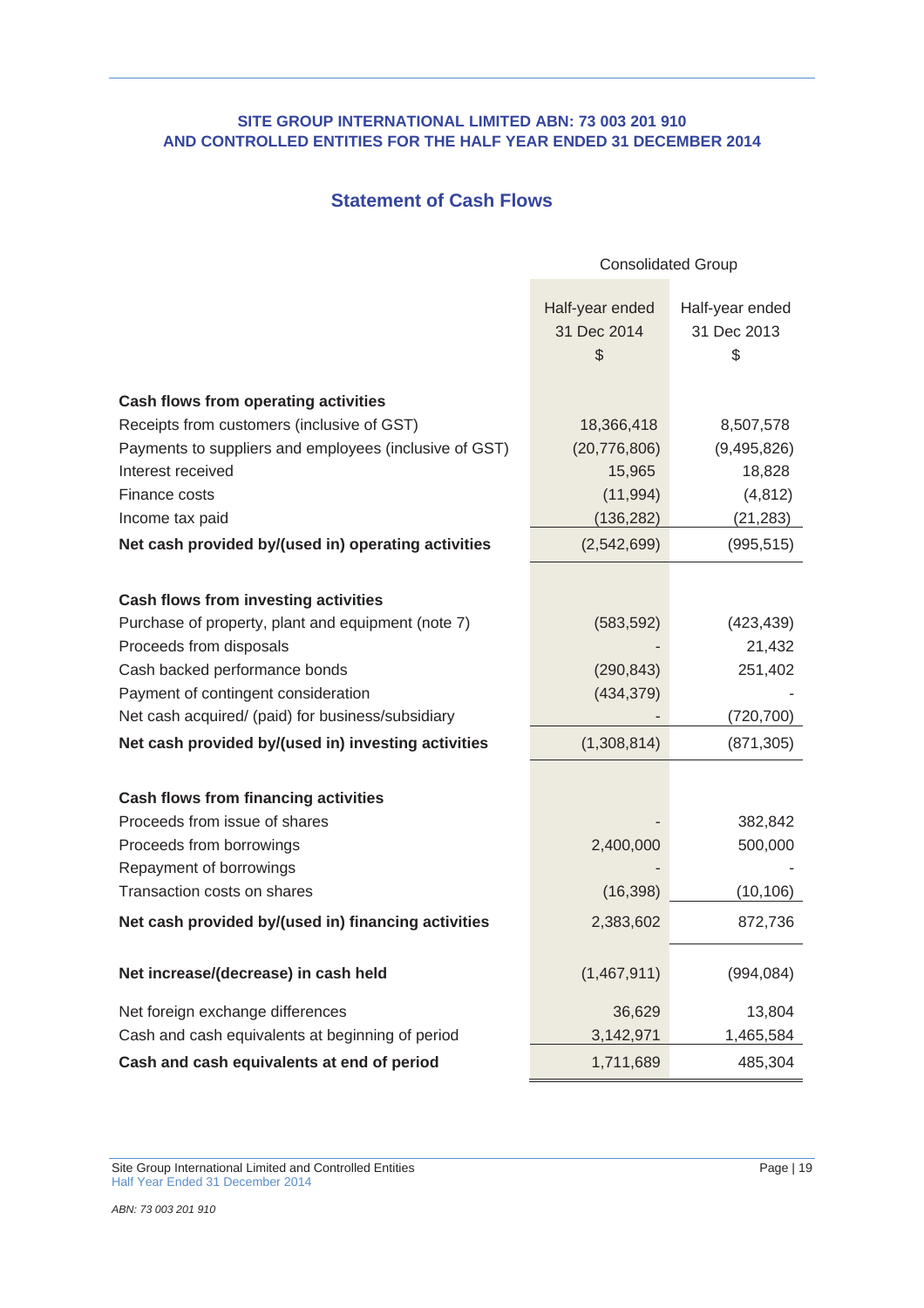# **Notes to the Financial Statements**

## **1 Significant accounting policies**

#### **Reporting entity**

Site Group International Limited (parent) is a company limited by shares incorporated in Australia whose shares are publically traded on the Australian Stock Exchange (ASX Code: SIT). The consolidated interim financial report of the company as at and for the six months ended 31 December 2014 comprises the parent company and its subsidiaries (together referred to as 'the consolidated entity' or 'Group').

#### **Statement of compliance**

The half-year financial report is an interim financial report prepared in accordance with the *Corporations Act 2001* and AASB 134 Interim Financial Reporting. Compliance with AASB 134 ensures compliance with International Financial Reporting Standard IAS 34 Interim Financial Reporting. The half-year financial report does not include notes of the type normally included in an annual financial report and shall be read in conjunction with the most recent annual financial report.

The consolidated interim financial report was approved by the Board of Directors on 17 February 2015.

#### **Basis of preparation**

The financial statements have been prepared on the basis of historical cost. Cost is based on the fair values of the consideration given in exchange for assets. All amounts are presented in Australian dollars, unless noted.

The accounting policies and methods of computation adopted in the preparation of the half-year financial report are consistent with those adopted and disclosed in the company's 2014 annual financial report for the financial year ended 30 June 2014, except for the impact described below. These accounting policies are consistent with Australian Accounting Standards and with International Financial Reporting Standards.

#### *Accounting Standard Changes*

- AASB 2012-3 Amendments to Australian Accounting Standards Offsetting Financial Assets and Financial Liabilities
- AASB 2013-3 Amendments to AASB 136 Recoverable Amount Disclosures for Non-Financial Assets
- AASB 1031 Materiality

The adoption of these amendments has not resulted in any major changes to the Group's accounting policies and has not had any effect on the financial position and performance of the Group for the half-year ended 31 December 2014.

The consolidated entity has not early adopted any other standard, interpretation or amendment that has been issued but is not yet effective.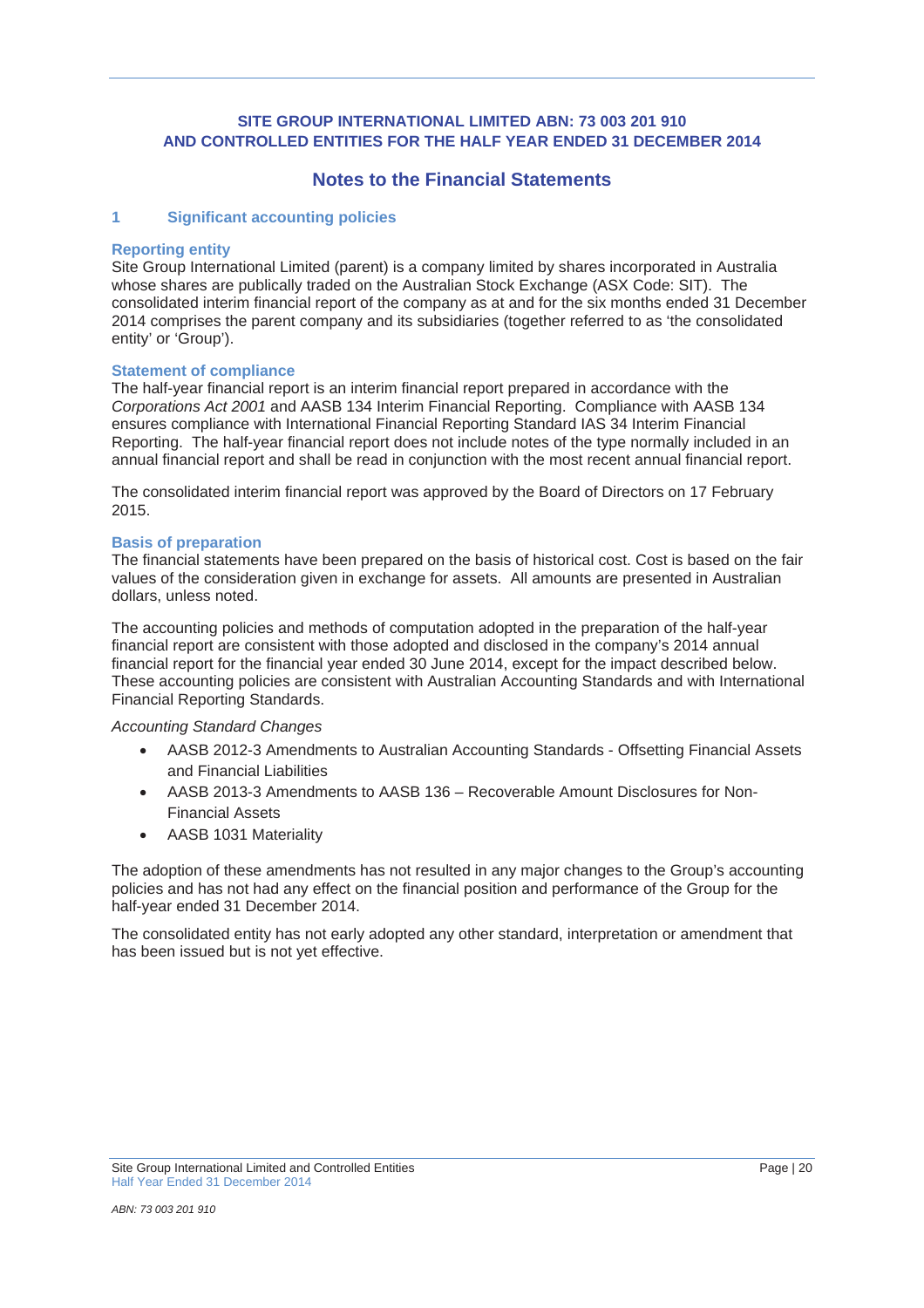#### **Estimates**

The preparation of interim financial reports requires management to make judgements, estimates and assumptions that affect the application of accounting policies and the reported amounts of assets and liabilities, income and expenses. Actual results may differ from these estimates.

In preparing the consolidated interim financial report, the significant judgements made by management in applying the Group's accounting policies and the key sources of estimation uncertainty were the same as those that applied to the consolidated financial report as at and for the year ended 30 June 2014.

#### **Going Concern**

The half year financial report has been prepared on the basis that the consolidated entity can continue to meet its financial obligations as and when they fall due and can therefore continue normal activities, including the settlement of liabilities and the realisation of assets in the ordinary course of business.

In the six months to 31 December 2014 the company made a net profit of \$161k but with a cash outflow from operating activities of \$2.5M, due to the significant growth of quality receivables mainly as a result of the expansion of the Higher Education segment. The amount receivable in respect of this expansion was received in January 2015. Current forecasts of operational performance and capital expenditure requirements, for the ongoing ramp up of new training facilities, indicate that the company will be cash flow positive in the second half of the 2015 financial year.

At 31 December 2014, the company had a deficiency in net current assets of \$5.9M. However \$7.5M of the contingent consideration classified as a current liability on the Statement of Financial Position is payable in equity. In addition the company had cash reserves of \$1.7M as well as access to undrawn debt facilities of \$1.6M. The company has extended the Wayburn facility of \$4M out to 29 February 2016.

The directors believe that at the date of the signing of the financial statements there are reasonable grounds to believe that, having regard to the matters set out above, the entity will meet its operational cash flow forecasts. However should this not be the case the company has the ability to draw upon the debt facility. Further the directors expect the company to continue to have the support of its investors and raise sufficient funds (if needed) to meet the company's anticipated cash flow requirements so that it can meet its obligations as and when they fall due.

## **2 Finance Costs**

|                                                       | <b>Half Year</b><br>Ended | <b>Half Year</b><br>Ended |
|-------------------------------------------------------|---------------------------|---------------------------|
|                                                       |                           | 31-Dec-14 31-Dec-13       |
|                                                       | \$.                       |                           |
| <b>Finance costs</b>                                  |                           |                           |
| Interest expense - third parties                      | 9.421                     | 5.544                     |
| Interest expense - related parties (Wayburn Holdings) | 14,629                    | 1.950                     |
| <b>Facilities fee</b>                                 | 7,125                     | 1,502                     |
|                                                       | 31.175                    | 8,996                     |
|                                                       |                           |                           |

Site Group International Limited and Controlled Entities **Page 121** Page 121 Half Year Ended 31 December 2014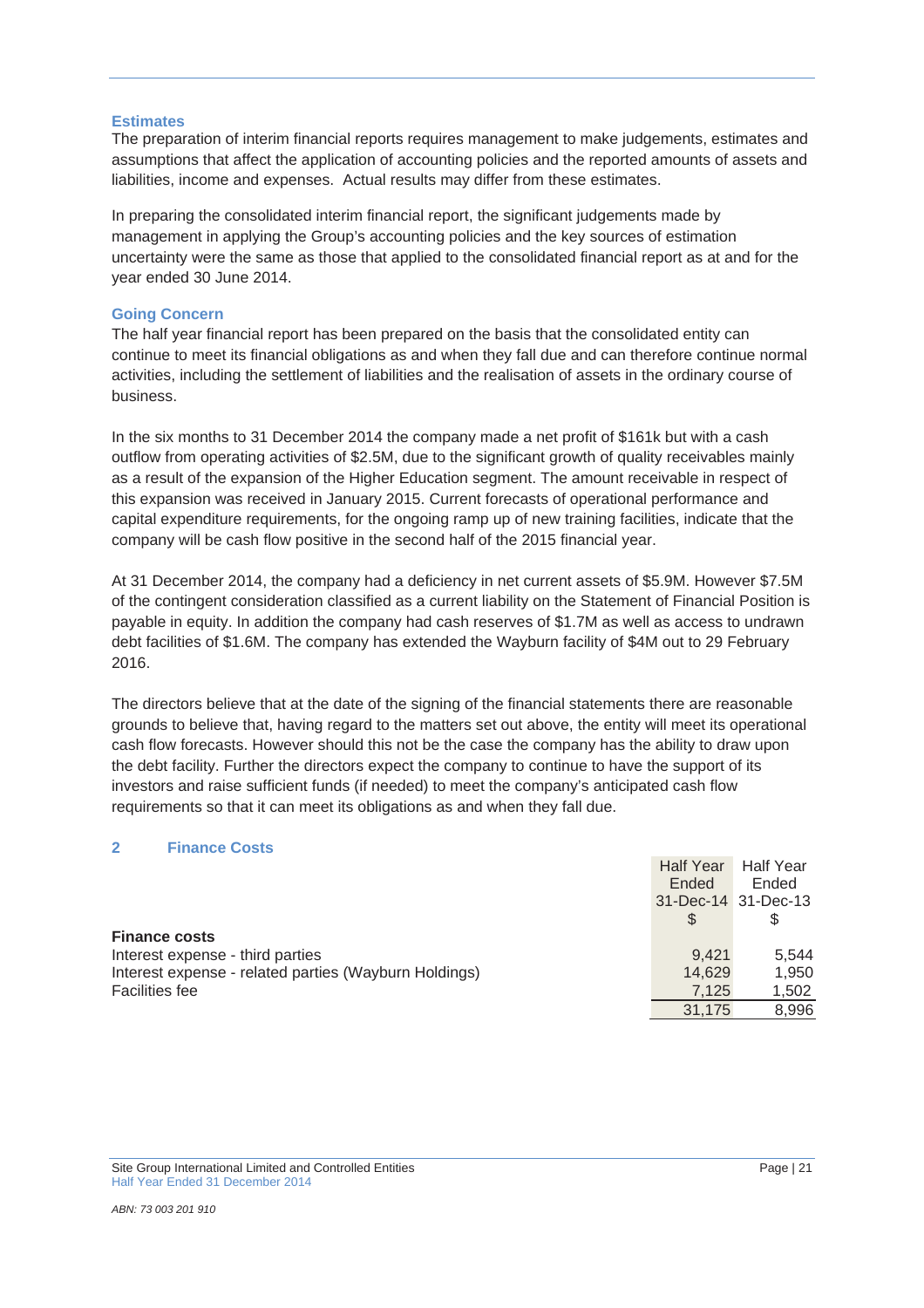#### **3 Other Expenses**

|                                               | <b>Half Year</b> | <b>Half Year</b>    |
|-----------------------------------------------|------------------|---------------------|
|                                               | Ended            | Ended               |
|                                               |                  | 31-Dec-14 31-Dec-13 |
|                                               |                  | \$                  |
| <b>Other expenses</b>                         |                  |                     |
| Legal, accounting and other professional fees | 238,063          | 281,650             |
| Travel and accommodation                      | 524,088          | 378,208             |
| Sales and marketing expenses                  | 1,946,620        | 195,529             |
| Consultants expenses                          | 407,389          | 400,665             |
| Other operating expenses                      | 465,346          | 466,331             |
|                                               | 3.581.506        | 1,722,383           |

#### **4 Segment information**

For management purposes Site Group International Limited has organised its business into four separate units based on the products and services offered – the Chief Operating Decision Makers ("CODM"), being the Directors and Executive Management of the company, review the results on this basis.

The four reportable business segments of the Group are:

- **Site Skills Training Domestic** which delivers vocational training and assessment services through five training facilities located at Perth, Gladstone, Darwin, Landsborough and Logan. At these locations our experienced team assesses, up-skills and trains industry experienced candidates in the mining and processing, oil and gas, construction, camp services, hospitality and logistic sectors.
- **Site Skills Training International** operates a 300,000m<sup>2</sup> facility at Clark Freeport Zone in the Philippines allowing the company to deliver Australian standard training in a low cost and controlled environment. This facility has the capacity to complete large scale residential training programs customised to meet client specific requirements. This division also incorporates Site WorkReady being the recruitment and assessment division for international clients. A facility in PNG is also being established with a consortium of the Enga Children's Fund and Orion group.
- **Energy Services** refers to the establishment of specialised energy training and services delivered to the Oil and Gas industry.
- **Higher Education** delivers Diploma level courses at an expanding number of campuses around Australia through complementary brands being Captain Cook College and Site Institute.

The CODM monitors the operating results of its business units separately for the purposes of making decisions about resource allocation and performance assessment. Segment performance is evaluated based on operating profit/loss consistent with the operating profit/loss in the consolidated financial statements. Group financing and corporate overheads are managed on a group basis and not allocated to operating segments. Transfer prices between the operating segments are on an arm's length basis in a manner similar to transactions with third parties.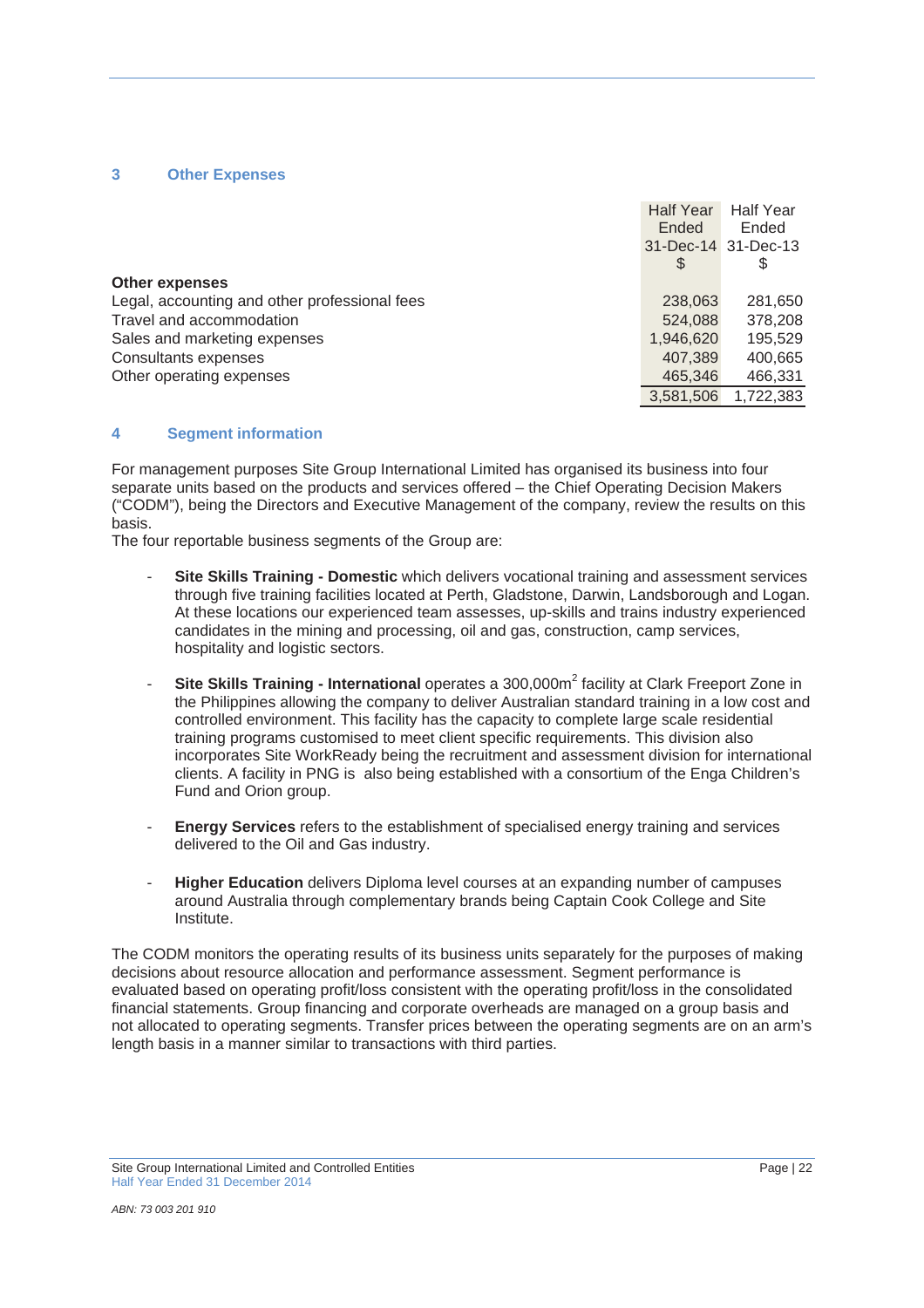# **4 Segment information continued…**

#### **Half Year ended 31 December 2014**

|                                                   | <b>Site Skills</b><br>Training<br>(Domestic) | <b>Site Skills</b><br>Training<br>(International) | Energy<br><b>Services</b> | Higher<br>Education | Total<br>Segments     | Corporate<br>and<br>Eliminations | Total          |
|---------------------------------------------------|----------------------------------------------|---------------------------------------------------|---------------------------|---------------------|-----------------------|----------------------------------|----------------|
|                                                   | \$                                           | \$                                                | \$                        | \$                  | $\boldsymbol{\theta}$ | \$                               | $$\mathbb{S}$$ |
| Revenue                                           |                                              |                                                   |                           |                     |                       |                                  |                |
| Sales revenue - External customer                 | 5,445,183                                    | 2,128,208                                         | 2,918,894                 | 9,860,700           | 20,352,985            | (31, 325)                        | 20,321,660     |
| Other income                                      |                                              |                                                   |                           |                     |                       | 214,491                          | 214,491        |
| <b>Total segment revenue</b>                      | 5.445.183                                    | 2,128,208                                         | 2.918.894                 | 9.860.700           | 20,352,985            | 183,166                          | 20,536,151     |
|                                                   |                                              |                                                   |                           |                     |                       |                                  |                |
| Segment net operating profit/ (loss)<br>after tax | (12, 262)                                    | (479, 821)                                        | 317,319                   | 1,760,404           | 1,585,640             | (1,424,875)                      | 160,765        |
| Interest revenue                                  |                                              | 1,875                                             |                           | 5,013               | 6,888                 | 9,186                            | 16,074         |
| Interest expense                                  | (4,867)                                      | (210)                                             | (75)                      | (1,439)             | (6, 591)              | (17, 459)                        | (24,050)       |
| Depreciation                                      | (296, 380)                                   | (254, 588)                                        | (213, 137)                | (46, 372)           | (810, 477)            | (94, 161)                        | (904, 638)     |
| Income tax (expense) / benefit                    |                                              | $\overline{\phantom{m}}$                          | (82, 502)                 | 20,741              | (61, 761)             | $\overline{\phantom{a}}$         | (61, 761)      |
|                                                   |                                              |                                                   |                           |                     |                       |                                  |                |
| <b>Statement of Financial Position</b>            |                                              |                                                   |                           |                     |                       |                                  |                |
| Segment assets                                    | 4,540,995                                    | 8,011,546                                         | 6,992,048                 | 19,301,068          | 38,845,657            | 3,568,028                        | 42,413,686     |
| Segment liabilities                               | 925,572                                      | 2,586,022                                         | 272,599                   | 1,891,790           | 5,675,983             | 13,499,296                       | 19,175,279     |

# **Half year ended 31 December 2013**

|                                                   | <b>Site Skills</b><br>Training<br>(Domestic) | <b>Site Skills</b><br>Training<br>(International) | Energy<br><b>Services</b> | Higher<br>Education      | Total<br>Segments | Corporate<br>and<br>Eliminations | Total        |
|---------------------------------------------------|----------------------------------------------|---------------------------------------------------|---------------------------|--------------------------|-------------------|----------------------------------|--------------|
|                                                   | \$                                           | \$                                                | \$                        | \$                       | \$                | \$                               | \$           |
| Revenue                                           |                                              |                                                   |                           |                          |                   |                                  |              |
| Sales revenue - External customer                 | 5,390,396                                    | 2,241,675                                         | 16,448                    | ٠                        | 7,648,519         | (15, 773)                        | 7,632,746    |
| <b>Total segment revenue</b>                      | 5,390,396                                    | 2,241,675                                         | 16,448                    |                          | 7,648,519         | (15, 773)                        | 7,632,746    |
|                                                   |                                              |                                                   |                           |                          |                   |                                  |              |
| Segment net operating profit/ (loss)<br>after tax | (117, 071)                                   | (1,097,170)                                       | (13, 226)                 |                          | (1,227,467)       | (1,416,542)                      | (2,644,009)  |
| Interest revenue                                  |                                              | 1,678                                             |                           | ٠                        | 1,678             | 17,168                           | 18,846       |
| Interest expense                                  | (3, 124)                                     | (3)                                               |                           | ٠                        | (3, 127)          | (4, 367)                         | (7, 494)     |
| Depreciation                                      | (280, 973)                                   | (278, 593)                                        |                           | $\overline{\phantom{0}}$ | (559, 566)        | (113,090)                        | (672, 656)   |
| Income tax expense                                | (1,744)                                      |                                                   |                           |                          | (1,744)           |                                  | (1,744)      |
|                                                   |                                              |                                                   |                           |                          |                   |                                  |              |
| <b>Statement of Financial Position</b>            |                                              |                                                   |                           |                          |                   |                                  |              |
| as at 30 June 2014                                |                                              |                                                   |                           |                          |                   |                                  |              |
| Segment assets                                    | 4,089,242                                    | 6,530,757                                         | 7,032,537                 | 16,412,100               | 34,064,636        | 5,371,936                        | 39,436,572   |
| Segment liabilities                               | 990,671                                      | 2,352,720                                         | 735,485                   | 826,837                  | 4,905,713         | 12,248,495                       | 17, 154, 208 |

Site Group International Limited and Controlled Entities Page | 23 Half Year Ended 31 December 2014

*ABN: 73 003 201 910*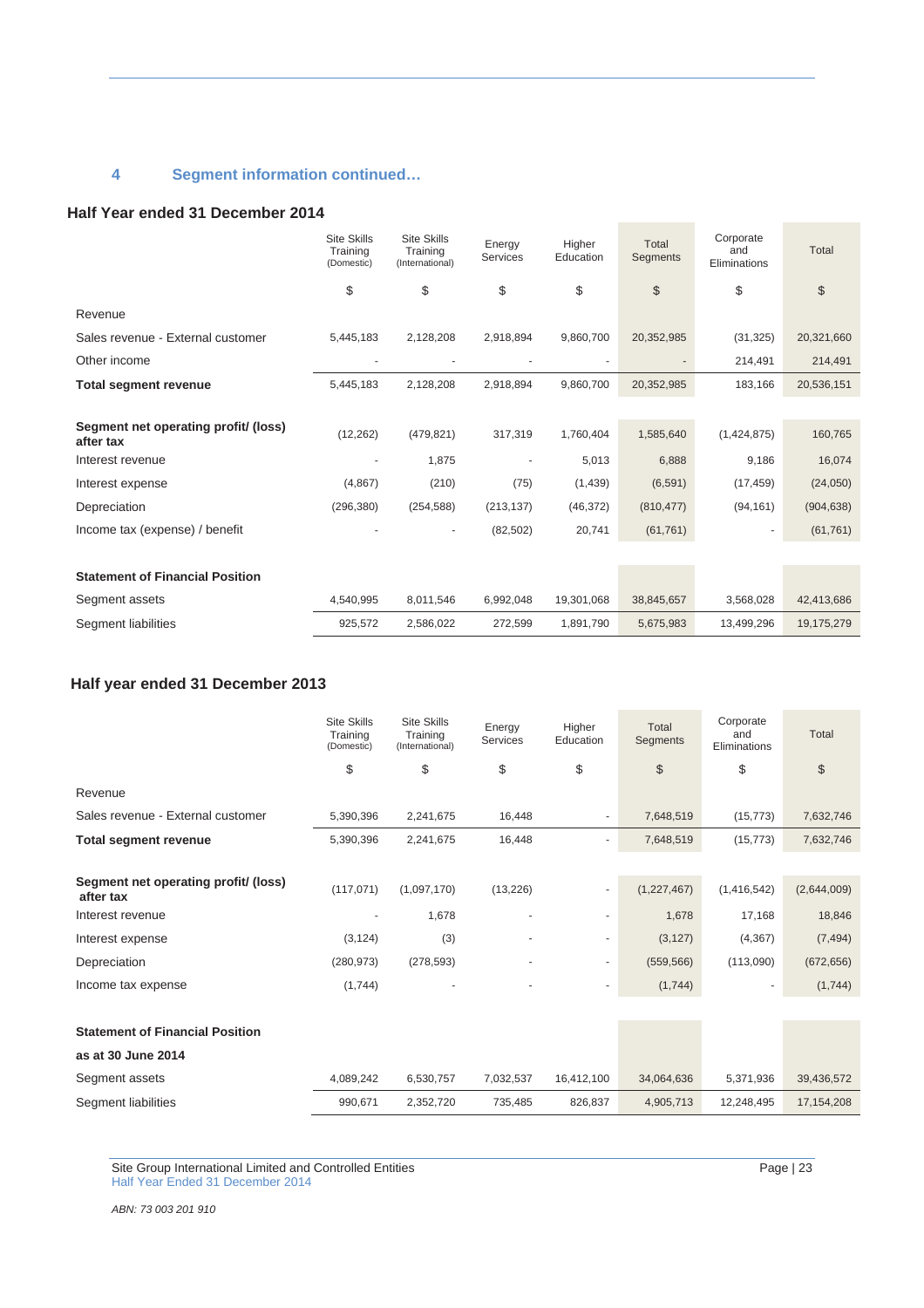|  |  |  | <b>Segment information continued</b> |
|--|--|--|--------------------------------------|
|--|--|--|--------------------------------------|

|                                                 | <b>Half Year Ended</b><br>31-Dec-14 | <b>Half Year Ended</b><br>31-Dec-13 |
|-------------------------------------------------|-------------------------------------|-------------------------------------|
| Reconciliation of profit / (loss)               | \$                                  | \$                                  |
| Segment profit / (loss)                         | 1,585,640                           | (1,214,242)                         |
| Head office occupancy costs                     | (88, 949)                           | (106, 799)                          |
| Corporate employee benefits including Directors | (837, 041)                          | (796,094)                           |
| Legal, accounting and other professional fees   | (137, 779)                          | (181, 127)                          |
| <b>Travel costs</b>                             | (158, 586)                          | (61, 256)                           |
| Other corporate costs                           | (202, 520)                          | (284, 491)                          |
| Group profit / (loss)                           | 160,765                             | (2,644,009)                         |
|                                                 |                                     |                                     |
|                                                 | 31-Dec-14                           | 30-Jun-14                           |
| <b>Reconciliation of assets</b>                 | \$                                  | \$                                  |
| Segment operating assets                        | 38,845,657                          | 34,064,636                          |
| Cash at bank                                    | 211,180                             | 1,867,912                           |
| Security deposits                               | 398,775                             | 440,640                             |
| Intangibles                                     | 2,832,411                           | 2,716,601                           |
| Other assets                                    | 125,663                             | 346,783                             |
| Group operating assets                          | 42,413,686                          | 39,436,572                          |
|                                                 |                                     |                                     |
| <b>Reconciliation of liabilities</b>            |                                     |                                     |
| Segment operating liabilities                   | 5,675,983                           | 4,905,713                           |
| Corporate trade payables                        | 521,779                             | 1,310,698                           |
| Contingent consideration liability              | 10,379,411                          | 10,843,446                          |
| Other liabilities                               | 2,598,105                           | 94,351                              |

#### **5 Issued Capital**

Issued capital as at 31 December 2014 amounted to \$54,553,879 (484,624,119 ordinary shares) (30 June 2014: \$54,138,077 (479,633,405 shares)). Movement in ordinary shares on issue:

Group operating liabilities 19,175,279 17,154,208

|                                               | No. Shares  | \$         |
|-----------------------------------------------|-------------|------------|
| 30 June 2013 share capital                    | 330,700,034 | 36,148,564 |
| Share issue $-2$ August 2013                  | 3,000,000   |            |
| Share issue - 6 September 2013                | 4,650,000   |            |
| Share issue - 13 November 2013                | 2,835,870   | 382,842    |
| Share issue - 13 November 2013                | 300,000     |            |
| Share Buy-back - 19 November 2013             | (6,630,000) |            |
| Share issue - 6 December 2013                 | 2,000,000   | 270,000    |
| Share issue - 6 December 2013                 | 3,000,000   |            |
| Transaction costs relating to capital raising |             | (78, 059)  |
| 31 December 2013 share capital                | 339.855.904 | 36,723,347 |
| Share issue - 13 January 2014                 | 33,485,590  | 4,687,983  |
| Share issue - 9 April 2014                    | 9,999,999   | 1,400,000  |
| Share issue - 13 June 2014                    | 30,000,000  | 5,100,000  |
| Share issue - 18 June 2014                    | 19,863,340  |            |
| Share issue - 30 June 2014                    | 46,428,572  | 6,500,000  |
| Transaction costs relating to capital raising |             | (273, 253) |
| 30 June 2014 share capital                    | 479,633,405 | 54,138,077 |
| Share issue - 22 July 2014                    | 3,010,714   | 432,200    |
| Share issue $-22$ July 2014                   | 250,000     |            |
| Share issue - 2 December                      | 1,255,000   |            |
| Share issue - 2 December                      | 475,000     |            |
| Transaction costs relating to capital raising |             | (16, 398)  |
| 31 December 2014 share capital                | 484,624,119 | 54,553,879 |
|                                               |             |            |

Site Group International Limited and Controlled Entities Page | 24 Half Year Ended 31 December 2014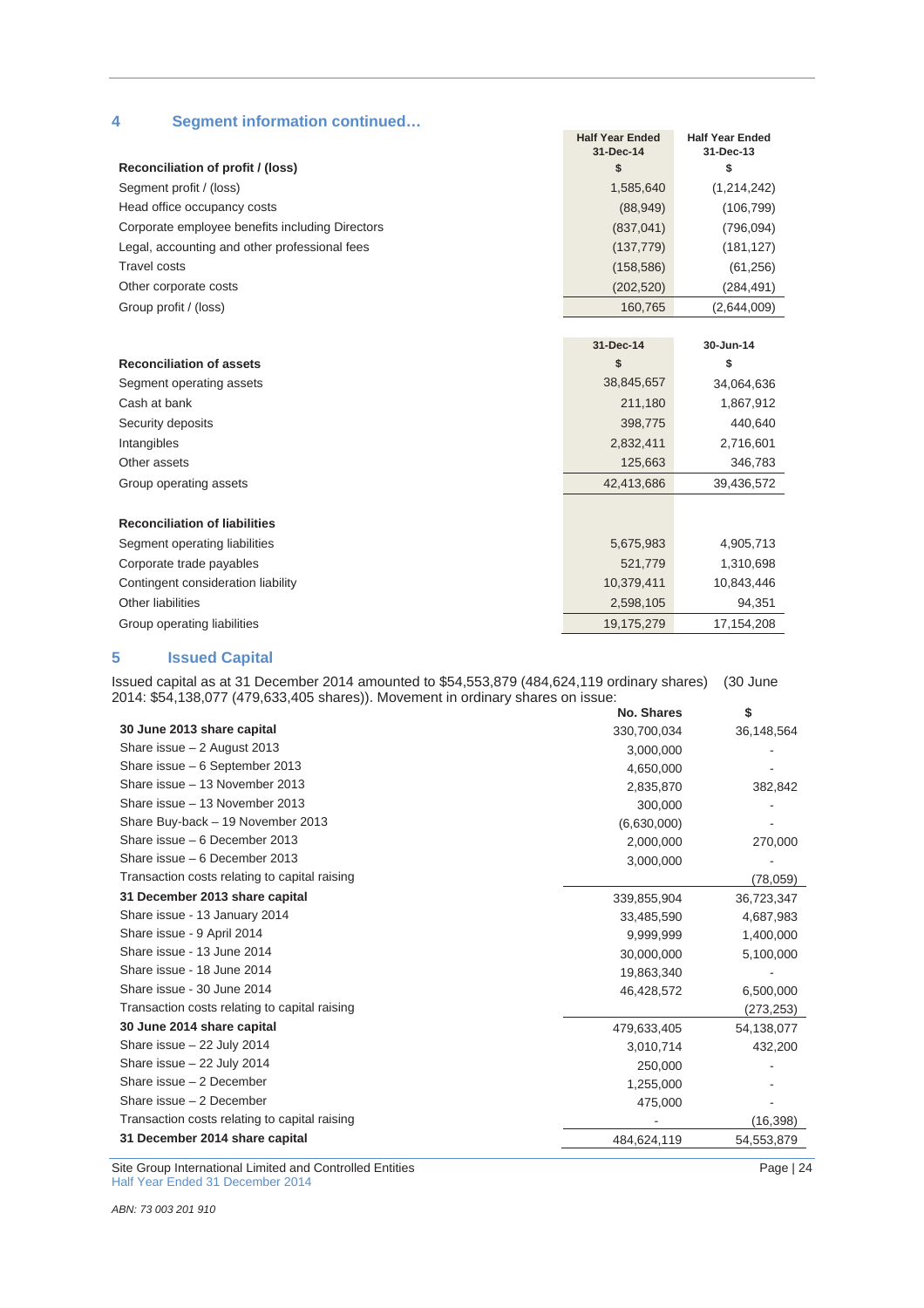# **5 Issued Capital continued…**

- On 2 August 2013, the company issued 3,000,000 sign on and bonus shares at no cost to employees in lieu of cash based remuneration and allowing management to participate in the growth of Site Group International Limited as shareholders.
- On 6 September 2013, 4,650,000 shares were issued under the Employee Share Plan. For accounting purposes the nature of the share plan results in the shares being valued as if they were options. The issue price of \$0.20 per share will not be received or recorded until the conditions of issue are satisfied.
- On 13 November 2013, following approval at the Annual General Meeting, the company issued 2,835,870 shares to the Chairman and CEO at \$0.135 per share as part of their participation in the placement completed on 5 April 2013.
- On 13 November 2013, following approval at the Annual General Meeting, the company issued a further 300,000 shares under the Employee Share Plan as per the issue on the 6 September 2013.
- On 19 November 2013, the company completed a buy-back of shares issued under the Employee Share Plan and sign on shares forfeited by employees when they resigned from the group.
- On 6 December 2013, under the terms of the acquisition agreement for Romea Consulting Pty Ltd, the company issued 2,000,000 shares to the vendor shareholder at the issue price of \$0.135 per share. In addition 3,000,000 shares were issued at nil consideration and escrowed for certain employees of Romea to be awarded on the completion of milestone performance requirements.
- On 13 January 2014, the company completed a fully underwritten rights issue and issued 33,485,590 at \$0.14 per share.
- On 9 April 2014, under the terms of the acquisition agreement for TESOL Asia group, the company issued 9,999,999 shares to the vendor at the issue price of \$0.14 per share.
- On 13 June 2014, the company completed the issue of 30,000,000 shares under a private placement of shares at \$0.17 per share.
- On 18 June 2014, under the terms of the acquisition agreement for Competent Project Management, the company issued 19,863,340 shares to the vendor at \$0.14 per share. As this amount is subject to a buy back on a pro rata basis should the FY15 EBIT be less than \$1,000,000, this amount has been recognised as part of the contingent consideration within noncurrent liabilities.
- On 30 June 2014, under the terms of the acquisition agreement for Productivity Partners Pty Ltd, the company issued 46,428,572 shares to the vendors at \$0.14 per share.
- On 22 July 2014, the company issued 250,000 sign on and bonus shares at no cost to and employee in lieu of cash based remuneration and allowing management to participate in the growth of Site Group International Limited as shareholders.
- On 22 July 2014, the company issued 3,010,714 shares as payment for advisor services at \$0.14 per share.
- On 2 December 2014, 1,255,000 shares were issued under the Employee Share Plan. For accounting purposes the nature of the share plan results in the shares being valued as if they were options. The issue price of \$0.20 per share will not be received or recorded until the conditions of issue are satisfied.
- On 2 December 2014, the company issued 475,000 sign on shares at no cost to and employee in lieu of cash based remuneration and allowing management to participate in the growth of Site Group International Limited as shareholders.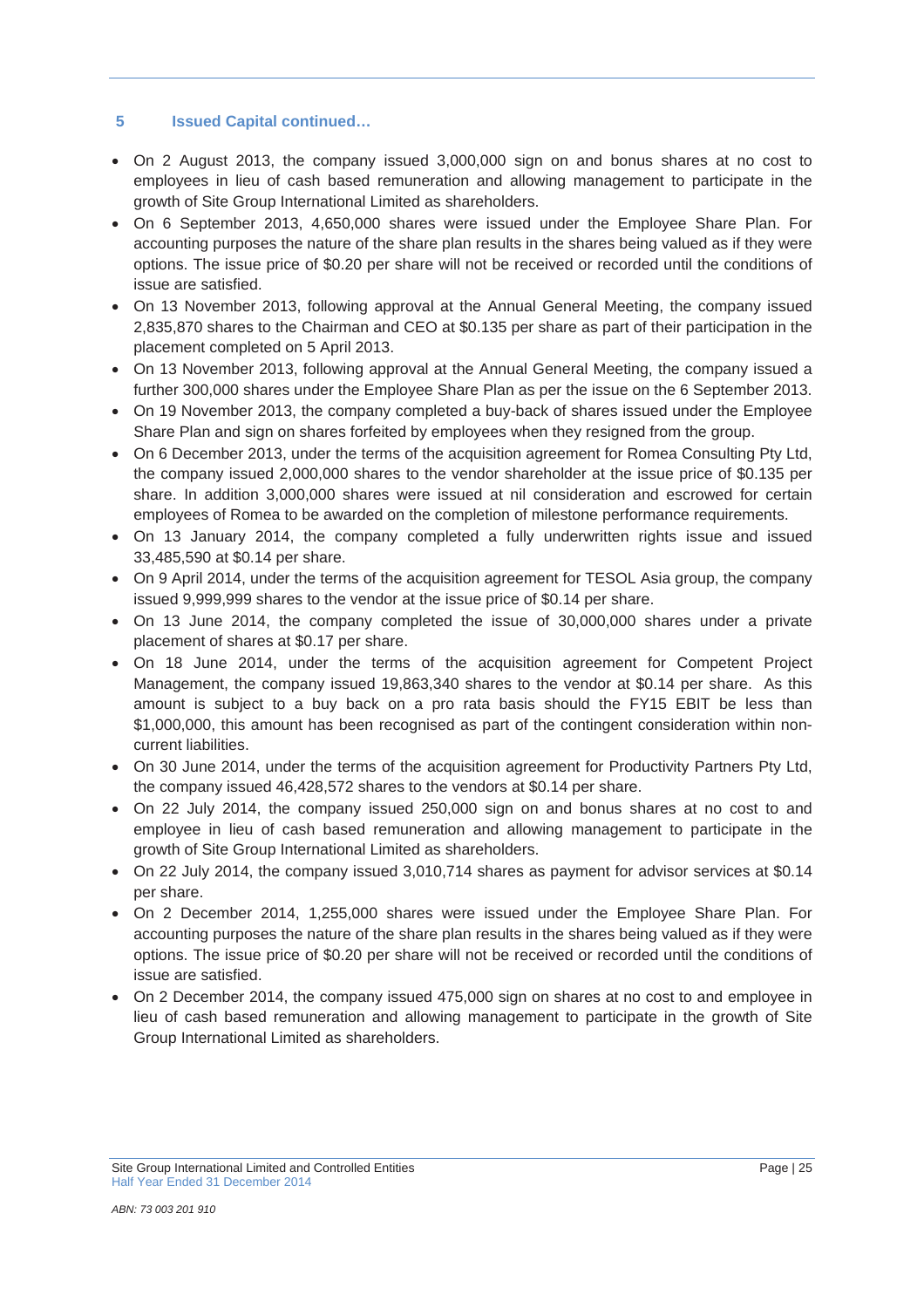# **5 Issued Capital continued…**

#### **Employee Share Plan**

In November 2011, the shareholders approved the establishment of an Employee Share Plan that would enable employees to subscribe for shares in the company. Under the terms of the plan an eligible person is offered shares in the company at a price determined by the board with a corresponding interest free loan to assist the person to subscribe for the shares. The shares are escrowed in two tranches with 50% being escrowed for 12 months and 50% being escrowed for 24 months. To be able to access the shares, the person must continue to be an employee, associate or Director at the time the shares are released from escrow. The Loan from the company must be repaid prior to the shares being sold or transferred to the employee.

| <b>Employee Share plan</b>                | <b>Issued 2 December 2014</b> |                  |  |
|-------------------------------------------|-------------------------------|------------------|--|
|                                           | <b>Tranche 1</b>              | <b>Tranche 2</b> |  |
| Number of shares issued                   | 627,500                       | 627,500          |  |
| Price paid per share                      | \$0.20                        | \$0.20           |  |
| Discount to market price at time of issue | -                             |                  |  |
| Market price of shares at grant date      | \$0.16                        | \$0.16           |  |
| <b>Expected volatility</b>                | 52.25%                        | 52.25%           |  |
| Risk free interest rate                   | 3.75%                         | 3.75%            |  |
| Dividend yield                            | 0.0%                          | 0.0%             |  |
| Escrow period of shares                   | 12 months                     | 24 months        |  |

## **6 Related Party Transactions**

#### **(a) The Group's main related parties are as follows:**

#### i. **Key Management Personnel:**

Any person(s) having authority and responsibility for planning, directing and controlling the activities of the entity, directly or indirectly, including any director (whether executive or otherwise) of that entity are considered key management personnel.

## **(b) Transactions with related parties:**

Transactions between related parties are on normal commercial terms and conditions no more favourable than those available to other parties unless otherwise stated.

## **(c) Loans from related parties:**

|                                                         | $31 - Dec-14$ | 30-Jun-14      |
|---------------------------------------------------------|---------------|----------------|
|                                                         |               |                |
| Interest bearing Ioan - Wayburn Holdings Pty Ltd        | 2,400,000     | $\blacksquare$ |
| Interest paid for the period - Wayburn Holdings Pty Ltd | 14.629        | 2,568          |

On 3rd May 2012 Wayburn Holdings Pty Ltd, a company associated with Managing Director and CEO Mr Vernon Wills established an unsecured loan facility for \$2.0 million. The interest rate of 7.0% per annum on the drawn component calculated and credited monthly. The facility was for a 12 month term and was repaid by the company prior to 30 June 2013. On 26 August 2013, the company renewed this facility on the same terms for a 12 month term to 31 August 2014 and then on to 31 August 2015 with an increase to the facility to \$4 million.

In November 2014 the company drew down \$2.4 million from the loan facility and this amount was repaid in full on 20 January 2015. Interest charged on the loan was \$14,629 to 31 December 2014 (2013: \$2,568). On 3 February 2015, the company renewed this facility with Wayburn Holdings Pty Ltd on the same terms to 29 February 2016.

Site Group International Limited and Controlled Entities Page | 26 Half Year Ended 31 December 2014